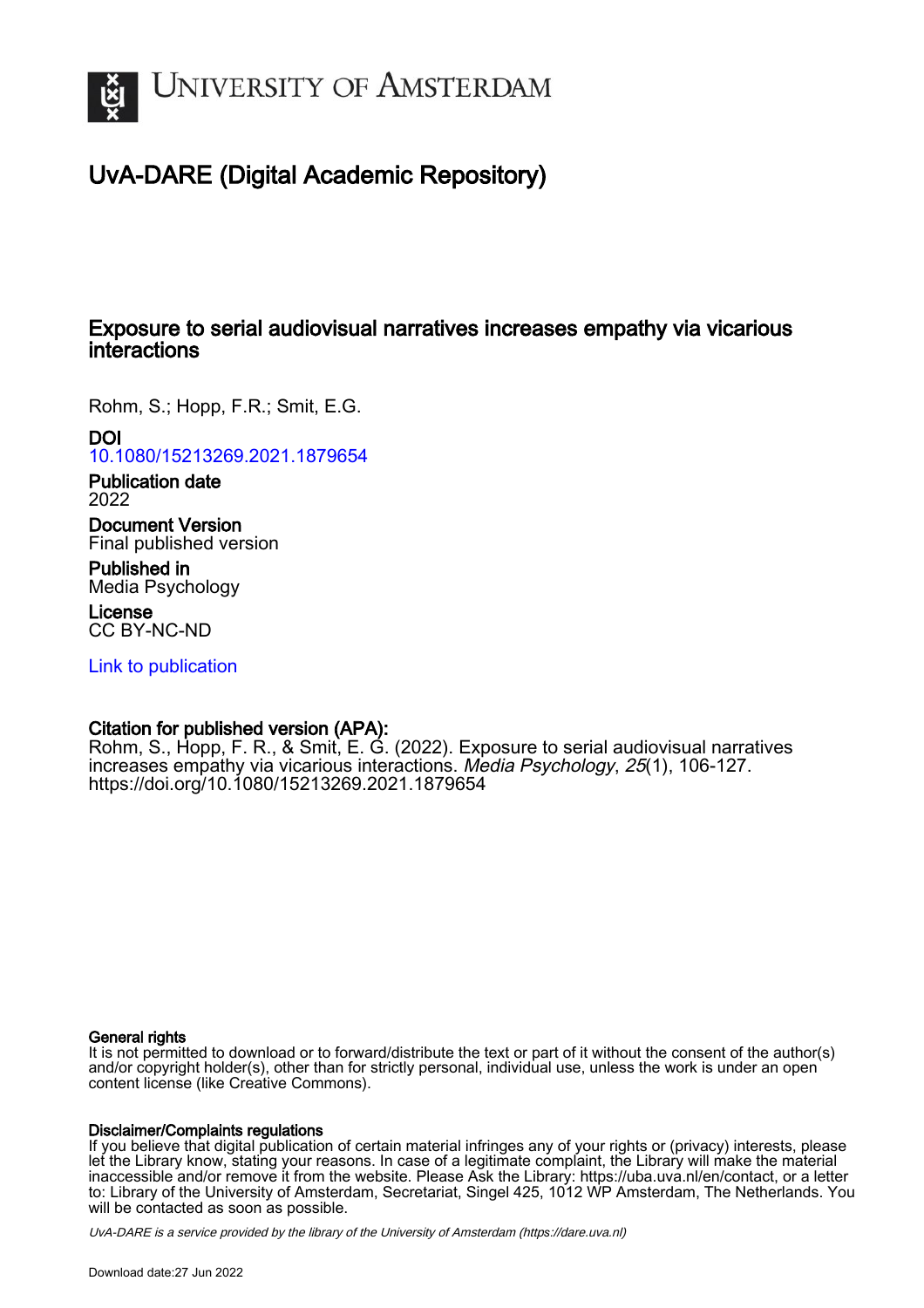**a** OPEN ACCESS **a** Check for updates

Routledge Taylor & Francis Group

## **Exposure to serial audiovisual narratives increases empathy via vicarious interactions**

S. Roh[m](http://orcid.org/0000-0003-0720-8982)  $\bigcirc$  $\bigcirc$  $\bigcirc$ <sup>[a](#page-1-0)</su[p](http://orcid.org/0000-0002-0866-064X)>, F. R. Hopp  $\bigcirc$ <sup>b</sup>, and E. G. Smit  $\bigcirc$ <sup>a</sup>

<span id="page-1-1"></span><span id="page-1-0"></span><sup>a</sup>Amsterdam School of Communication Research, University of Amsterdam, Amsterdam, The Netherlands; <sup>b</sup>Department of Communication, Media Neuroscience Lab, University of California, Santa Barbara, California, USA

#### **ABSTRACT**

This study examines how exposure to serial audiovisual narratives is associated with media users' empathy. While mounting evidence suggests enhanced empathy following exposure to written, fictional narratives, the present study expands this line of research to the context of fictional serial audiovisual narratives. Considering that social interactions are instrumental for empathic development, vicarious interactions are proposed as a key mechanism in the relationship between exposure to fictional audiovisual narratives and empathy. Furthermore, the empathy-enhancing role of exposure to eudaimonic entertainment in particular is assessed. Additionally, possible boundary conditions are explored with respect to personality traits linked to reduced empathy. The conducted analyses combine logged data from participants' Netflix viewing histories with self-report data from an online survey (*N* = 262). Results suggest that exposure to fictional serial audiovisual narratives predicts empathy via vicarious interactions. Moreover, eudaimonic experiences positively predict vicarious interactions and empathy. The role of specific media content, instead of mere exposure time, is therefore discussed with respect to the facilitation of media enhanced empathy.

<span id="page-1-4"></span><span id="page-1-3"></span><span id="page-1-2"></span>Media psychologists are increasingly considering the degree to which media consumption – particularly audiovisual media – affects media users' sociability and empathy. Within this line of inquiry, two primary media effects research trajectories have emerged: the focus on negative effects of violent media content on desensitization and decreased empathy (e.g., Anderson et al., [2010](#page-19-0), but see Ferguson, [2014](#page-20-0)) as well as on the positive effects of prosocial media content on prosocial behaviors and empathy (e.g., Prot et al., [2014\)](#page-21-0). Yet, while these lines of research are content-specific, the study of individuals' holistic media consumption is still in its infancy. Moreover, conceptual issues regarding the definition of empathy and its distinction from sympathy (see Vossen, Piotrowski, & Valkenburg, [2017\)](#page-22-0) have further complicated the synthesis of such research.

© 2021 The Author(s). Published with license by Taylor & Francis Group, LLC.

This is an Open Access article distributed under the terms of the Creative Commons Attribution-NonCommercial-NoDerivatives License (http://creativecommons.org/licenses/by-nc-nd/4.0/), which permits non-commercial re-use, distribution, and reproduction in any medium, provided the original work is properly cited, and is not altered, transformed, or built upon in any way.

<span id="page-1-5"></span>**CONTACT** S. Rohm **S** sonja\_rohm@web.de **B** Amsterdam School of Communication Research, University of Amsterdam, , Amsterdam, The Netherlands.

The data of this study are made available via the Open Science Framework at https://osf.io/gh7va/?view\_only= [bde96ee0046447bc9f4640600601a8c1](https://osf.io/gh7va/?view_only=bde96ee0046447bc9f4640600601a8c1)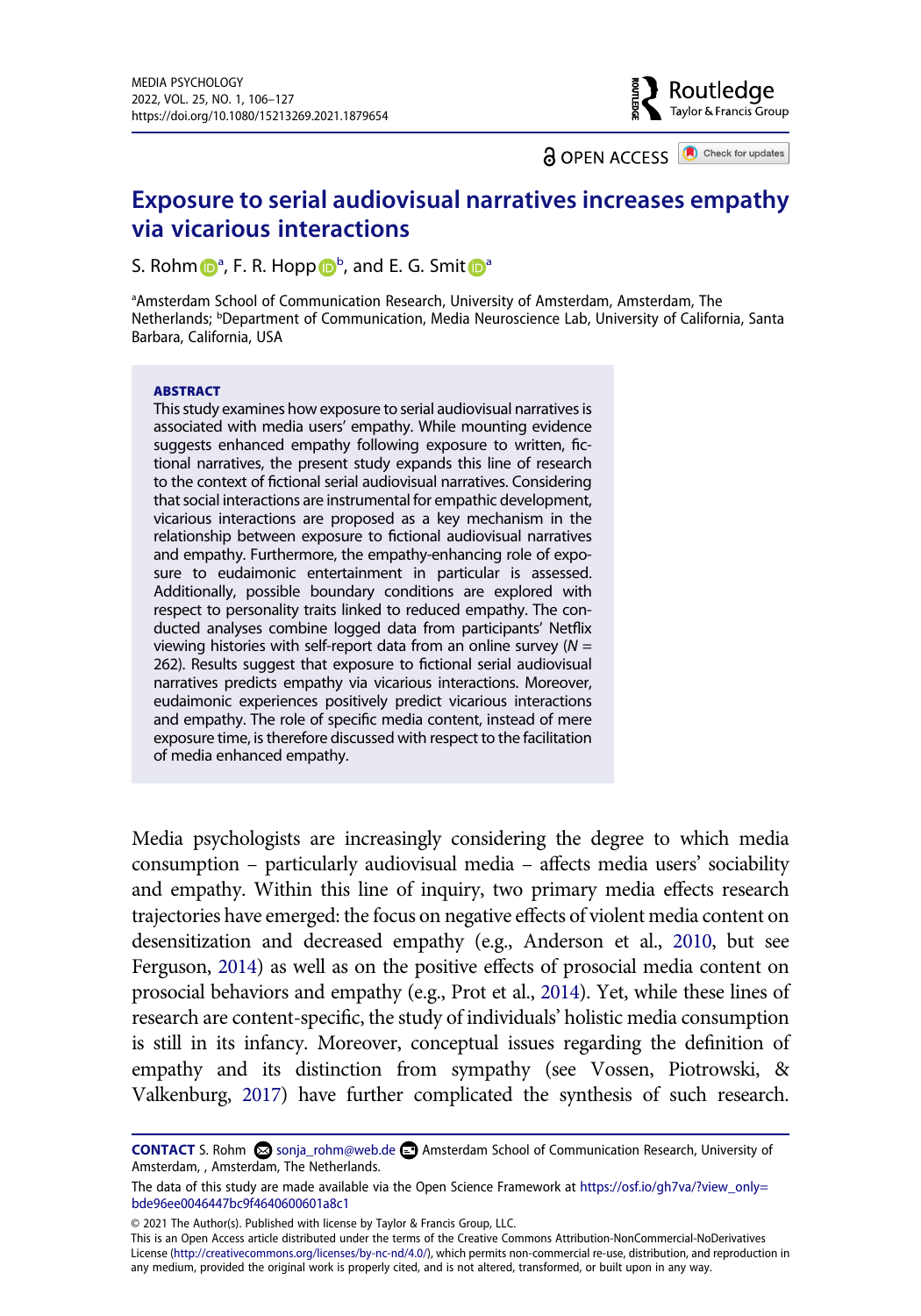<span id="page-2-12"></span>Hence, the answer to the question whether media "makes [*sic*] us kind or cruel" (Waytz & Gray, [2018](#page-22-1), p. 486) remains controversial and largely inconclusive.

<span id="page-2-7"></span>To address this debate, scholars have recently illuminated the idea that exposure to fictional narratives in general (i.e., detached from content-specific, violent/prosocial cues) may increase empathy. More specifically, it is argued that complex social interactions are highly salient within narrative fiction and constitute an instrumental component of storytelling (e.g., Mar, Oatley, Djikic, & Mullin, [2011\)](#page-21-1). As such, fictional narratives simulate natural social experience to a degree that neural responses arising from narrative exposure approximate brain activation elicited by similar *real-world* experiences (Kanazawa, [2002](#page-20-1); Speer, Reynolds, Swallow, & Zacks, [2009](#page-22-2)). Furthermore, exposure to narratives stimulates audiences to infer the minds of characters, project their own thoughts and life onto the situation of others, and thereby fosters empathy (Djikic, Oatley, & Moldoveanu, [2013;](#page-20-2) Dodell-Feder & Tamir, [2018;](#page-20-3) Johnson, [2012;](#page-20-4) Kidd & Castano, [2013](#page-20-5); Mar, Oatley, & Peterson, [2009\)](#page-21-2).

<span id="page-2-11"></span><span id="page-2-9"></span><span id="page-2-6"></span><span id="page-2-5"></span><span id="page-2-3"></span><span id="page-2-1"></span><span id="page-2-0"></span>Notably, these studies have primarily explored how mentalizing processes, induced via *written* narrative fiction, modulate readers' empathy. It remains unexplored which additional mental processes link narrative consumption and empathic skills, and how these effects transfer to more naturalistic, audiovisual narratives. Hence, we herein examine how *vicarious interactions* – observing social interactions on screen – exert an influence on media users' empathy. While empathic skills are developed and enhanced through *direct* social interaction (Preston & de Waal, [2002\)](#page-21-3), humans also exercise their social cognition through *vicarious* (i.e., mediated) experiences (Bandura, [2001;](#page-19-1) Burke, Tobler, Baddeley, & Schultz, [2010](#page-19-2)). In fact, the idea that media content provides individuals with "the illusion of face-to-face relationship with the performer" was already coined by Horton and Wohl [\(1956,](#page-20-6) p. 215), who termed this process *parasocial interaction*. Since then, mounting empirical evidence suggests that parasocial interactions constitute the basis for eliciting cognitive and affective reactions to media characters (i.e., *parasocial responses*; Schiappa, Gregg, & Hewes, [2005](#page-22-3)). Accordingly, we argue that empathy of audiovisual narrative consumers is fostered by the continuous vicarious experience of modeled social interactions, which are highly salient in fictional narratives (Djikic et al., [2013\)](#page-20-2).

<span id="page-2-10"></span><span id="page-2-8"></span><span id="page-2-4"></span><span id="page-2-2"></span>Moreover, we explore the link between vicarious interactions and media users' empathy in the context of fictional, serial audiovisual narratives. Such narratives refer to continuous, scripted stories about invented characters, portrayed by actors, and their social interactions (Djikic et al., [2013](#page-20-2)), and are produced for television. Our focus on serial narratives is motivated by two factors: First, in contrast to self-contained narratives, serial fictional narratives are characterized by longer storylines and more nuanced, longitudinal character development. Therefore, prolonged exposure to serial narratives allows for greater narrative engagement (Pittman & Sheehan, [2015\)](#page-21-4), which in turn should amplify the involvement with portrayed social interactions and thereby foster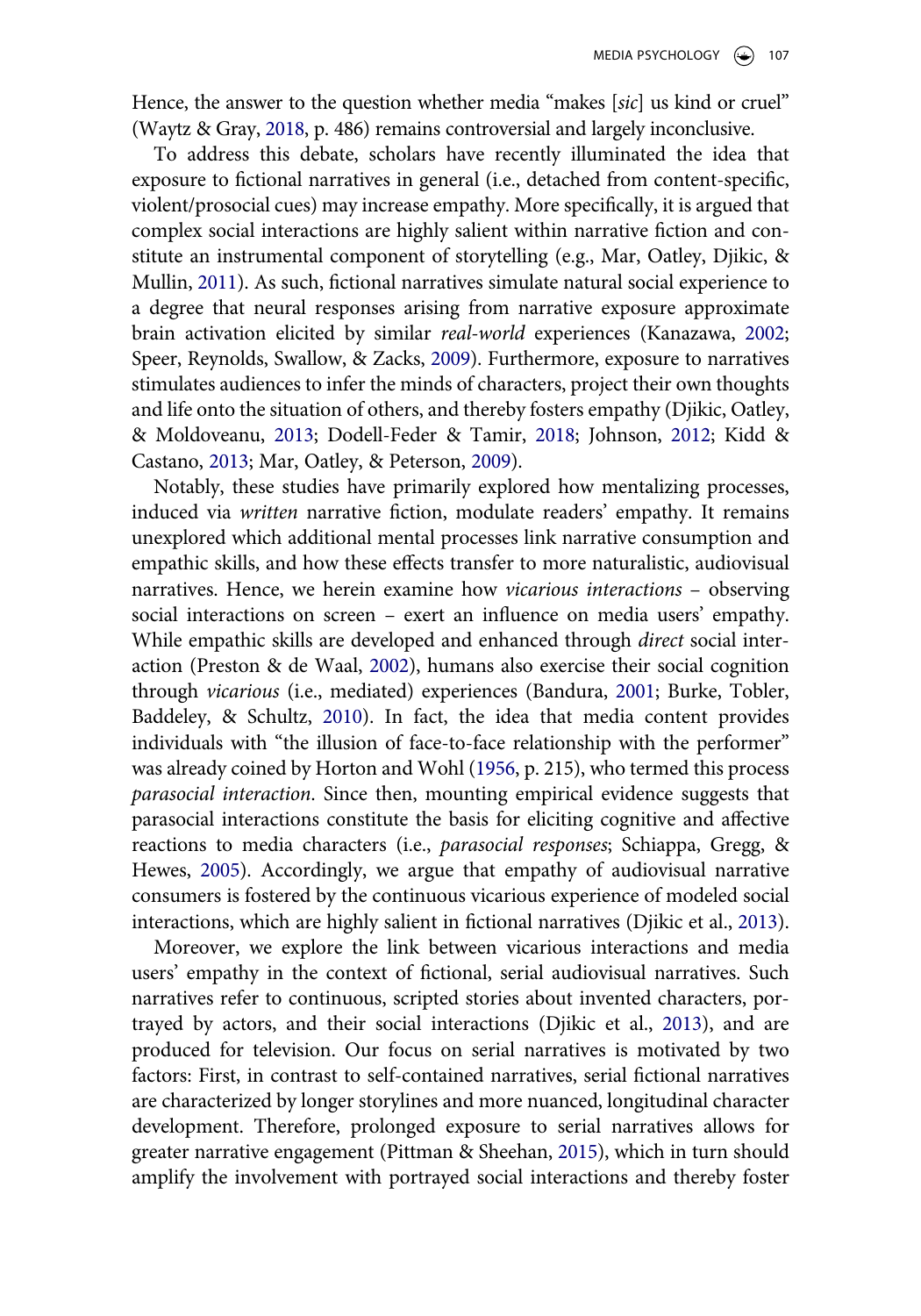<span id="page-3-6"></span>empathy. Second, previously researched fiction reading primarily applies to older and higher educated individuals (Kraaykamp & Dijkstra, [1999](#page-20-7)), whereas watching serial narratives pertains to a greater variety of age groups and social classes.

#### **Empathy and media consumption**

<span id="page-3-7"></span><span id="page-3-0"></span>Although there is no complete consensus on the definition of empathy, most scholars agree that empathy refers to the innate ability to vicariously experience (affective empathy) as well as understand another individual's feelings (cognitive empathy) (Decety, [2015;](#page-19-3) Lockwood, [2016;](#page-21-5) Vossen & Valkenburg, [2016](#page-22-4)). More specifically, affective empathy refers to sharing someone else's affective state through observing or imagining their experience (De Vignemont & Singer, [2006](#page-19-4)), while cognitive empathy refers to taking the perspective of another and thus understanding and anticipating what they are feeling (Decety, [2015](#page-19-3)). Both components develop throughout the lifespan, especially during adolescence and young adulthood. Interestingly, research has shown that after these developmental phases, empathy still remains malleable and is subject to an individual's social environment (Decety, [2015\)](#page-19-3). Further, individuals' empathy greatly modulates their moral development (Hoffman, [2001](#page-20-8)), and low levels of empathy have been consistently related to aggressive and antisocial behavior (Feshbach & Feshbach, [1982](#page-20-9)), while higher empathy levels predict prosocial behavior (e.g., Eisenberg & Fabes, [1990\)](#page-20-10). Thus, it is unsurprising that factors influencing empathy have been of great interest to various scholarly fields, including that of media psychology.

<span id="page-3-10"></span><span id="page-3-8"></span><span id="page-3-5"></span><span id="page-3-4"></span><span id="page-3-3"></span><span id="page-3-2"></span><span id="page-3-1"></span>An extensive body of research has focused on the negative impact of violent media on children and adolescents' empathy, with largely consistent findings. Both early and more recent meta analyses show that violent media consumption is persistently associated with aggressive behavior and reduced empathy (e.g., Anderson et al., [2010](#page-19-0); Wood, Wong, & Chachere, [1991\)](#page-22-5). Yet, with the increasing consideration of positive media effects (Reinecke & Oliver, [2017](#page-21-6)), scholars determined that these undesirable outcomes were content-specific. In fact, prosocial media decreased aggression and increased prosocial behavior, empathy, and helping (e.g., Greitemeyer, [2011](#page-20-11); Prot et al., [2014](#page-21-0)). Although such research bears valuable insights about certain media contents, its external validity may be limited as individuals never only attend to either violent or prosocial media but likely have more nuanced media diets. Accounting for such broader media environments, Vossen and Valkenburg ([2016\)](#page-22-4) considered the impact of adolescents' general social media use, and found that both affective as well as cognitive empathy significantly increased with social media use over the course of one year.

#### <span id="page-3-9"></span>*Fiction reading and empathy*

A different line of research has considered empathy in a wider media context and in the largely under-researched population of adults. More specifically,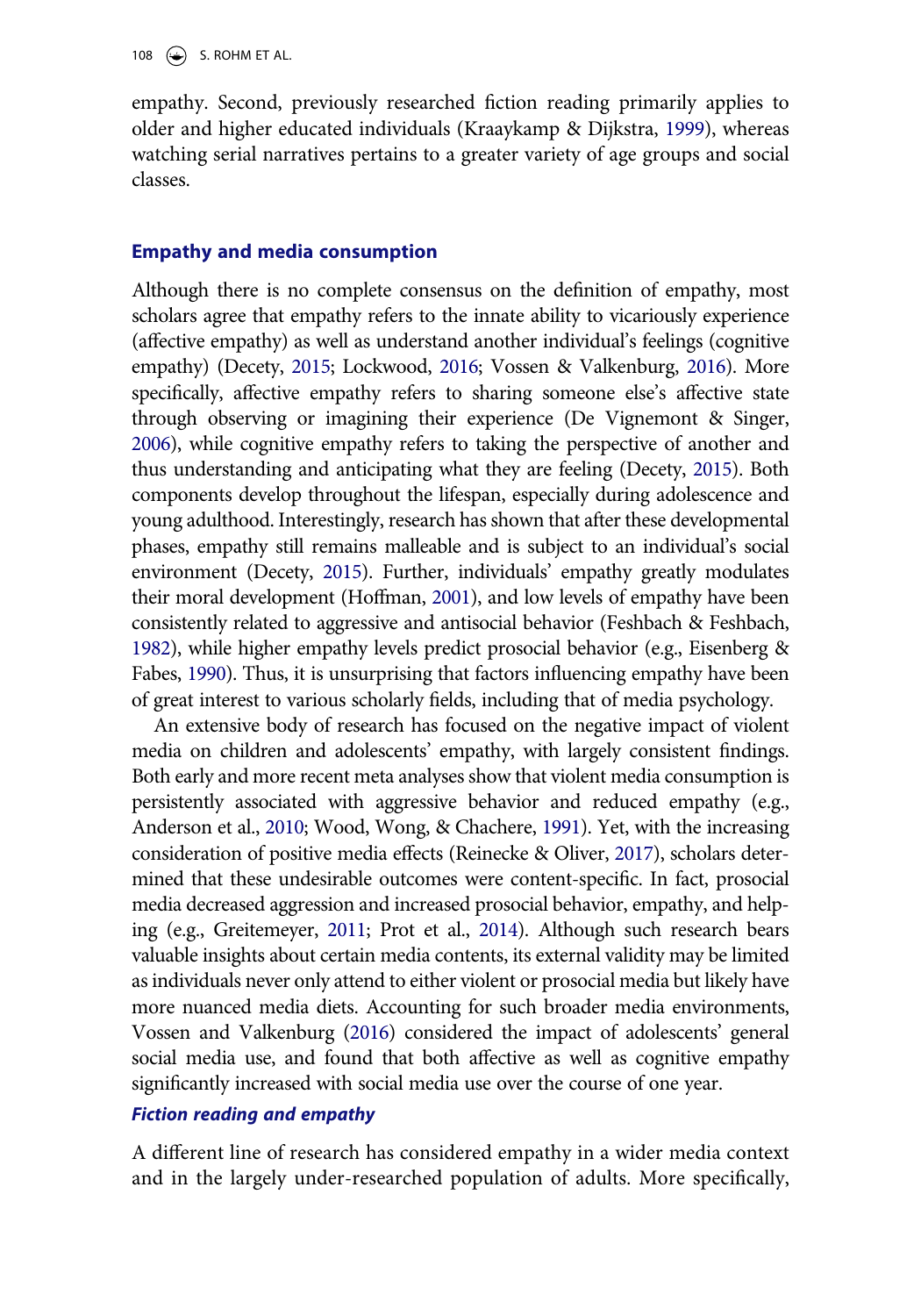<span id="page-4-1"></span>this body of research argues that reading *narrative fiction* in general, and thus regardless of whether the contents of such narratives are violent or prosocial, prompts the reader to "engage in mind-reading and character construction" (Kidd & Castano, [2013,](#page-20-5) p. 377). Such mentalizing requires the application of empathic skills, and exposes the reader to simulations of social interactions, which lie at the core of empathic development (e.g., Hoffman, [1977](#page-20-12); Lockwood, [2016\)](#page-21-5). Empirical evidence for the positive relationship between reading fiction and empathy is provided by several studies (e.g., Djikic et al., [2013](#page-20-2); Kidd & Castano, [2013;](#page-20-5) Mar et al., [2009](#page-21-2)). In fact, a meta-analysis considering experimental data found that reading fiction, in comparison to nonfiction or no reading at all, significantly improves social-cognitive performance, including empathy (Dodell-Feder & Tamir, [2018\)](#page-20-3). However, while the impact of reading fiction is unanimously considered to be positive, only very little research has considered other media formats, including audiovisual media. This unilateral focus on fiction reading may be due researchers' conceptualization of written fiction as an active medium, which requires imagining and understanding the characters' emotions to enjoy the story and thereby train empathic skills (Kidd & Castano, [2013](#page-20-5)). In contrast, audiovisual narratives, although passive, are more naturalistic (Sonkusare, Breakspear, & Guo, [2019\)](#page-22-6) as they provide a rich sampling space of realistic social behavior, and further reinforce these social interactions via cinematographic choices, music, and the actors' performances (e.g., Cohen, [2001](#page-19-5); Kennedy & Mercer, [2002](#page-20-13); Wang & Cheong, [2006\)](#page-22-7).

#### <span id="page-4-3"></span><span id="page-4-2"></span><span id="page-4-0"></span>**Vicarious interactions as catalyst for empathy**

Social interactions are a primary pathway through which empathy is nurtured. Generally speaking, social interactions facilitate the development and enhancement of mental representations of emotions, which are required to understand and share the emotions of others (Preston & de Waal, [2002\)](#page-21-3). More specifically, social interactions allow individuals to perceive others' emotional states, which then create or extend existing representations of emotional states and ultimately activate them. According to Social Cognitive Theory (SCT; Bandura, [2001\)](#page-19-1), however, "virtually all behavioral, cognitive, and affective learning from direct experience can be achieved vicariously" (p. 270). Thus, the social interactions through which humans learn behavior and skills, including empathy, need not be their own lived experiences but can be vicarious. While an individual's immediate social environment may provide various models that allow for social learning, media content offers a plethora of symbolic models concerning human values, perspectives, and behavior patterns, which greatly exceed the possibilities of a single individual's periphery (Bandura, [2001](#page-19-1)). Thus, although audiovisual narratives may not provide the same interpretative opportunities as written fiction, they offer innumerable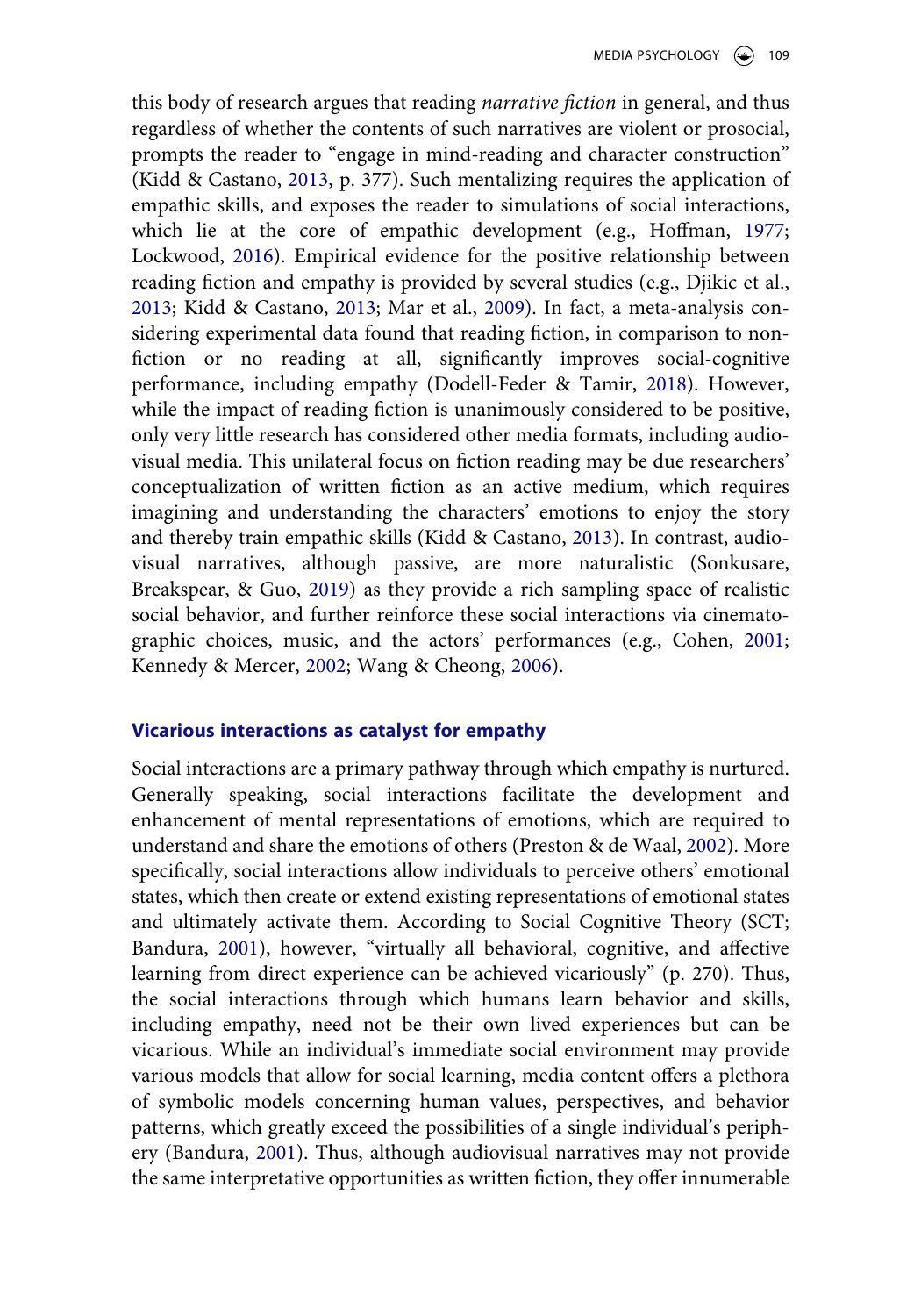110  $\left(\rightarrow\right)$  S. ROHM ET AL.

<span id="page-5-1"></span>vicarious interactions and thus facilitate emotional learning (Nabi, So, & Prestin, [2010\)](#page-21-7).

We contend that meaningful vicarious interactions are especially prominent in serial audiovisual narrative fiction. Examples of such series span sitcoms, including "Friends", or dramas such as "Orange is the New Black". In contrast, documentaries, (scripted) reality-TV, and competition shows are considered nonfiction. Given the continuity and duration of serial narrative fiction, which often allow for more in-depth character evolvement, viewers may connect even more deeply with the narrative and its social interactions (Pittman & Sheehan, [2015\)](#page-21-4) compared to self-contained narrative fiction.

Although most research on narrative fiction and empathy has found positive direct relationships between general exposure to written fiction and empathy (e.g., Djikic et al., [2013](#page-20-2); Dodell-Feder & Tamir, [2018](#page-20-3); Kidd & Castano, [2013](#page-20-5)), Vossen et al. ([2017\)](#page-22-0) did not find a direct relationship between self-reported exposure to nonviolent television contents. Based on the outlined rationale, we also do not expect a direct relationship between exposure to serial narrative fiction and empathy, but a fully mediated relationship through vicarious interactions (H1). Considering that for individuals to experience vicarious interactions during narratives, they need to be exposed to them, it is further expected that the more individuals are exposed to serial narrative fiction, the more vicarious interactions they will have (H2). Finally, given that empathy is developed during social interaction (Preston & de Waal, [2002](#page-21-3)), vicarious interactions during exposure are expected to positively predict affective (H3a) as well as cognitive empathy (H3b).

### **Conceptual issues concerning empathy and sympathy**

<span id="page-5-2"></span><span id="page-5-0"></span>Although the premises of previous studies on written narrative fiction and empathy are well-argued, they are overshadowed by a conceptual issue regarding the definition and distinction of empathy. While several authors (e.g., Djikic et al., [2013](#page-20-2); Johnson, [2012\)](#page-20-4) claim to measure affective empathy, their operationalizations of this variable more closely resemble sympathy, which reflects an ongoing scholarly debate about the differences between empathy and sympathy (Vossen et al., [2017](#page-22-0)). According to Clark ([2010\)](#page-19-6), sympathy is defined as feeling concern about someone who is in distress, and thus feeling *for* someone. Affective empathy, on the other hand, relates to understanding and experiencing someone else's feelings, and thus feeling *with* someone, which makes these two constructs conceptually different. Although genuine sympathy may be an output of the empathic process, it is not part of it (Reniers, Corcoran, Drake, Shryane, & Völlm, [2011\)](#page-21-8). This issue also permeates several studies claiming that violent media contents lead to a decrease in empathy, while they in fact measured sympathy. In an attempt to replicate these findings using the accurate measures of each variable, Vossen et al.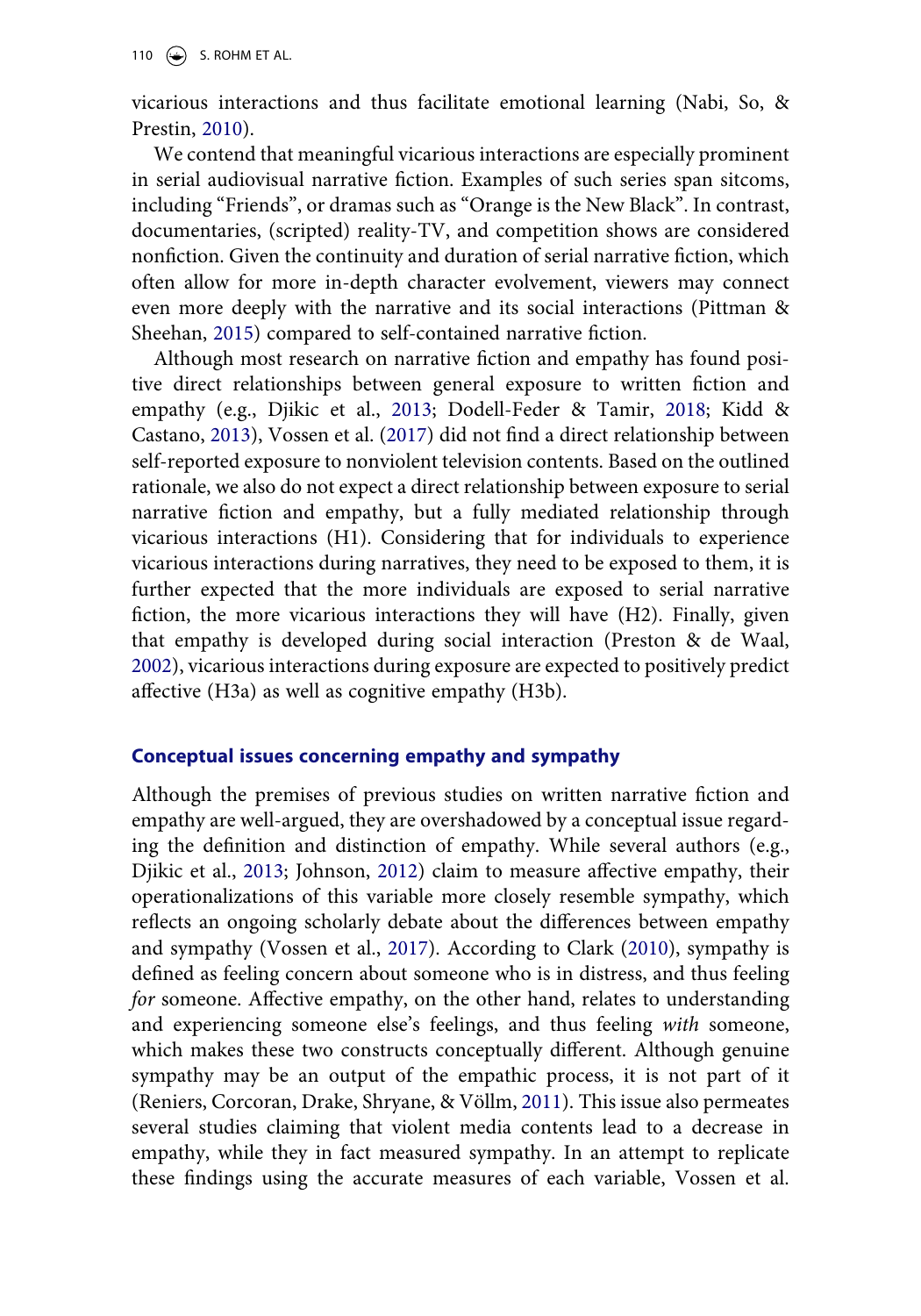([2017](#page-22-0)) showed that there was no relationship between violent media exposure and any of the empathy components. Only sympathy was negatively related to violent media, suggesting desensitization instead of a decline in empathy. In line with Vossen et al. [\(2017\)](#page-22-0), the current study will also test the role of sympathy as a conceptually different construct to integrate the results into previous findings. First, it is suggested that a factor analysis of the items measuring affective empathy and sympathy will reveal two distinct factors (H4). Second, there is relatively consistent evidence that reading fiction increases sympathy (although termed affective empathy in e.g., Djikic et al., [2013](#page-20-2); Johnson, [2012](#page-20-4)). However, Vossen et al. ([2017\)](#page-22-0) did not find significant relations between nonviolent media and sympathy. Thus, we ask: How are vicarious interactions during exposure to serial narrative fiction related to sympathy (RQ1)?

#### **The enhancing role of eudaimonia**

<span id="page-6-2"></span><span id="page-6-1"></span><span id="page-6-0"></span>Kidd and Castano ([2013\)](#page-20-5) have argued that especially literary fiction fosters (cognitive) empathy, as – opposed to the rather light reading associated with best-selling fiction – it offers unpredictable characters and disruptions in expectations, which require greater engagement of the psychological processes that build empathy. In a similar vein, this paper proposes that eudaimonic compared to hedonic narratives should also be more effective in increasing empathy through broader vicarious interactions. Eudaimonic narratives are characterized by sad and poignant contents that focus on somber and moving areas of human life and are generally associated with feelings of appreciation, elevation and human virtue (e.g., Oliver & Raney, [2011;](#page-21-9) Roth et al., [2018](#page-21-10)). Hence, the array of displayed interactions and subsequent emotions should be wider compared to hedonic entertainment, which rather relates to fun and suspenseful experiences. In turn, this wider range of meaningful social interactions in eudaimonic media may also allow individuals to experience more diverse vicarious interactions. In support of this assumption, Johnson, Slater, Silver, and Ewoldsen ([2016\)](#page-20-14) showed that search for meaning in life, which usually indicates a preference for eudaimonic entertainment (Oliver & Raney, [2011](#page-21-9)), is strongly positively related to boundary expansion, which comprises vicarious interactions. Therefore, it is argued that for individuals who experience more eudaimonic entertainment, narrative exposure more strongly relates to vicarious interactions (H5). Of note, eudaimonic or hedonic entertainment experiences are not content-specific as are violent or prosocial media. First and foremost, they are characterized by the emotions they elicit (e.g., Oliver & Raney, [2011;](#page-21-9) Wirth, Hofer, & Schramm, [2012](#page-22-8)), and can thus be found in a variety of contents. For example, some violent movies such as "Dunkirk" or "Fight Club" are likely to be considered eudaimonic entertainment for their moving, and somber aspects that trigger feelings of poignancy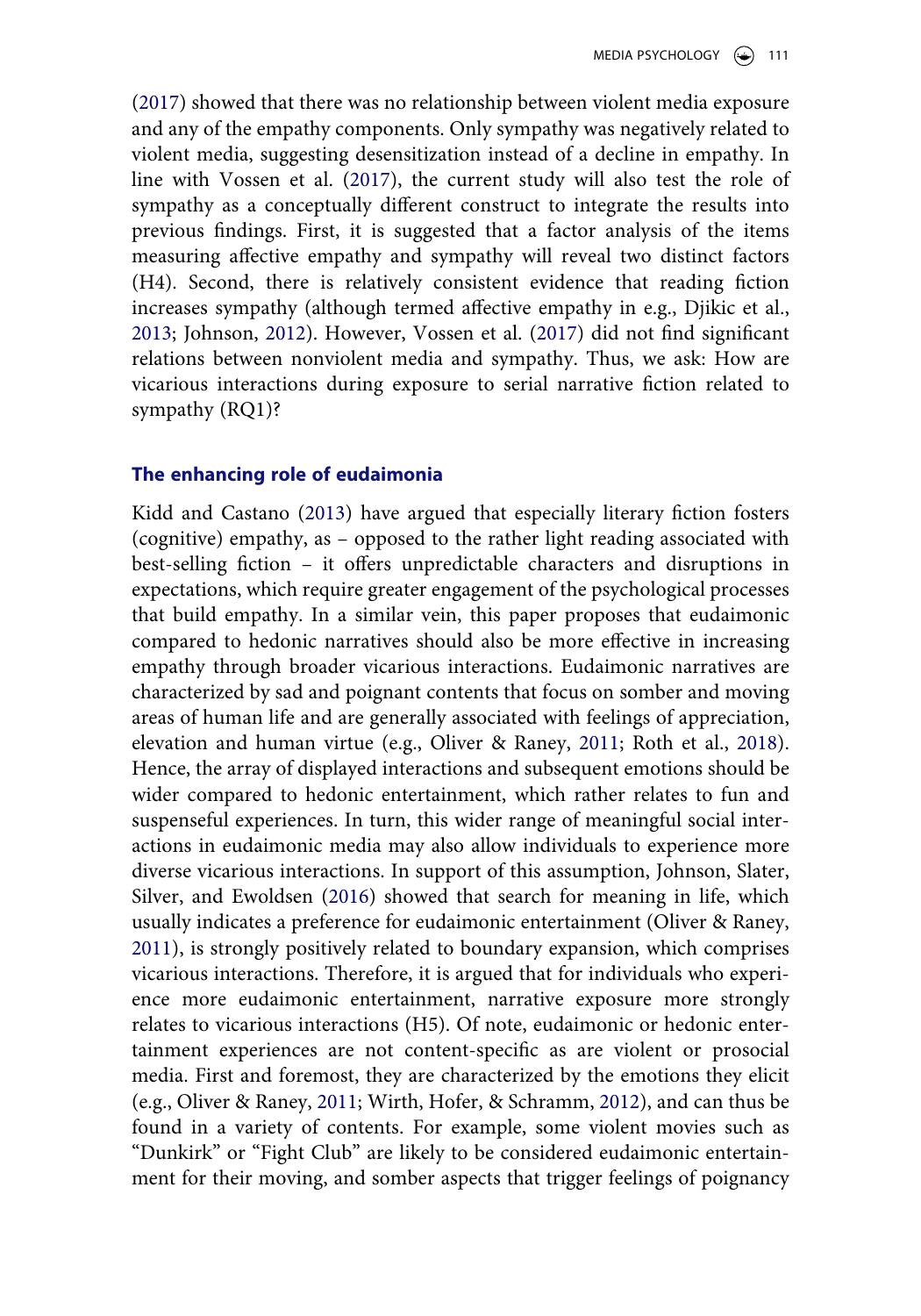112  $\left(\rightarrow\right)$  S. ROHM ET AL.

in the viewer, while other violent movies such as "Kingsman" or "Deadpool" would rather be considered hedonic for their comedic and suspenseful aspects. Thus, considering the moderating role of exposure to eudaimonic entertainment does not contradict the previous claim that this study considers contentunspecific media.

### **The dampening role of maladaptive and dysfunctional personality traits**

<span id="page-7-1"></span>While exposure to eudaimonic entertainment may enhance effects on empathy, certain individual differences could hinder them. Deficits in empathic responses are generally marked by interpersonal difficulties (Kidd & Castano, [2013\)](#page-20-5), which may block any influence narratives have on empathy. More specifically, it is argued that pathological character traits known to interfere with the capacity for empathy must be considered as moderators to determine whether someone's empathy levels (or more specifically, the lack thereof) are in fact attributable to the exposure to narratives. Especially the psychopathy component of the dark triad (Paulhus & Williams, [2002\)](#page-21-11), as well as alexithymia are likely to mitigate these effects as they are characterized by a lack of empathy and the incapability of expressing and recognizing one's own and others' emotions. Yet, these socially aversive character traits are differently linked to the respective dimensions of empathy. On the one hand, research has shown that psychopathy is consistently linked to lower levels in affective empathy (e.g., Jonason & Krause, [2013;](#page-20-15) Wai & Tiliopoulos, [2012](#page-22-9)). Further, a systematic review of neurological studies has found that vicarious interactions are generally atypical in individuals high in psychopathy (Lockwood, [2016\)](#page-21-5), meaning that the core mechanism to develop empathy through serial audiovisual fiction proposed in this paper may not be activated for these individuals. Thus, it is expected that for individuals high in psychopathy, vicarious interactions during exposure to narrative fiction will not increase affective empathy (H6).

<span id="page-7-2"></span>On the other hand, findings linking psychopathy and cognitive empathy are inconclusive. Whereas Wai and Tiliopoulos ([2012\)](#page-22-9) found negative, yet insignificant effects, Jonason and Krause ([2013\)](#page-20-15) did not find any meaningful relations. Therefore, alexithymia, i.e., the inability to understand and communicate one's own emotions as well as think externally-oriented, which has been found to be more predictive of a lack in cognitive empathy (Jonason & Krause, [2013](#page-20-15)), will be considered as a second moderator. Thus, it is expected that alexithymia negatively moderates the relationship between vicarious interactions and cognitive empathy (H7).

### <span id="page-7-0"></span>**Method**

#### *Procedure and sample*

Data were collected using an online questionnaire, during which participants were asked to upload their Netflix histories as an observed measure of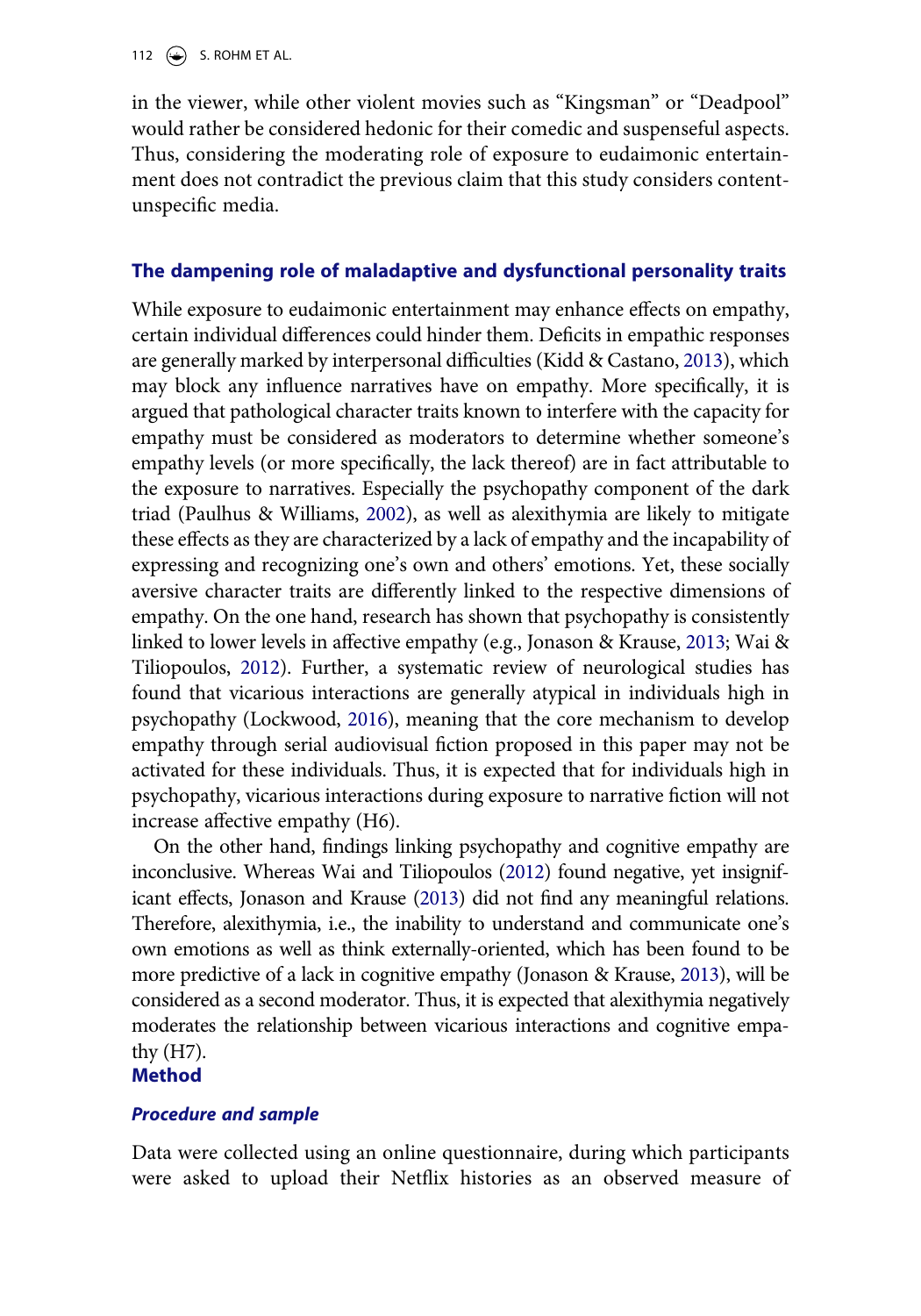narrative exposure. Ethical approval was obtained from the affiliated institution's review board, and all participants gave informed consent to partake in the study. The first part of the survey assessed the media exposure and experience variables, including the retrieval and upload of each participant's Netflix history. To assure valid responses, participants who did not use Netflix were filtered out in the beginning. The second part assessed all psychological variables. Finally, participants were debriefed and thanked for their participation.

Two sampling strategies were used during data collection. First, participants were recruited through mailing lists and Facebook groups. As an incentive for participation, individuals could win one out of two  $50\epsilon$ -Netflix gift cards. Second, 707 individuals were identified and invited to participate in the study using the Prolific Academic (PA; [https://www.prolific.ac/\)](https://www.prolific.ac/) panel. According to PA's ethical guideline of paying participants at least  $5.00 \text{E}$ per hour, each participant received 85p for their completed submission.

To assure that the samples could be merged without impairing the results, t-tests comparing the main variables and demographics were conducted. Except for higher psychopathy (*MDiff* = – .42, *t*(259) = 2.56, *p* < .05) in the PA sample, no significant differences in the main variables were obtained. With regard to demographics, there were more women  $(MDiff = .26, t(259) = 4.12, p < .001)$  and higher educated individuals  $(\chi^2(5) = 21.14 \, p \, \langle \, .001)$  in the first sample. However, significant differences in the dependent variables were only found for gender and not for education. Therefore, the samples were merged, and gender was controlled for in all analyses, while participants' sample affiliation was controlled for in analyses involving the psychopathy variable. After data cleaning, including deleting participants who submitted invalid or unreadable data  $(n = 83)$ , or had failed attention tests ( $n = 14$ ), the final sample consisted of  $N = 262$  ( $n_{sample1} = 66$ ; *nsample2* = 196) participants, 55% of which were female. On average, participants were 25.38  $(SD = 6.22)$  years old, were mostly students (54%) and had obtained some university degree (63%). Participants indicated to be citizens of 36 different regions, with the United Kingdom (21%), the United States of America (15%), and Germany (10%) holding the greatest shares.

#### *Measures*

#### *Serial narrative exposure*

In order to assess the number of episodes of serial narratives participants had been exposed to, two measurements were used. First, participants were asked to indicate the number of episodes of fictional series they usually watch on a weekday and on a weekend day. To calculate a mean based on the selfreported number of episodes watched, the sum of the week day scores multiplied by five and the weekend day scores multiplied by two was divided by seven to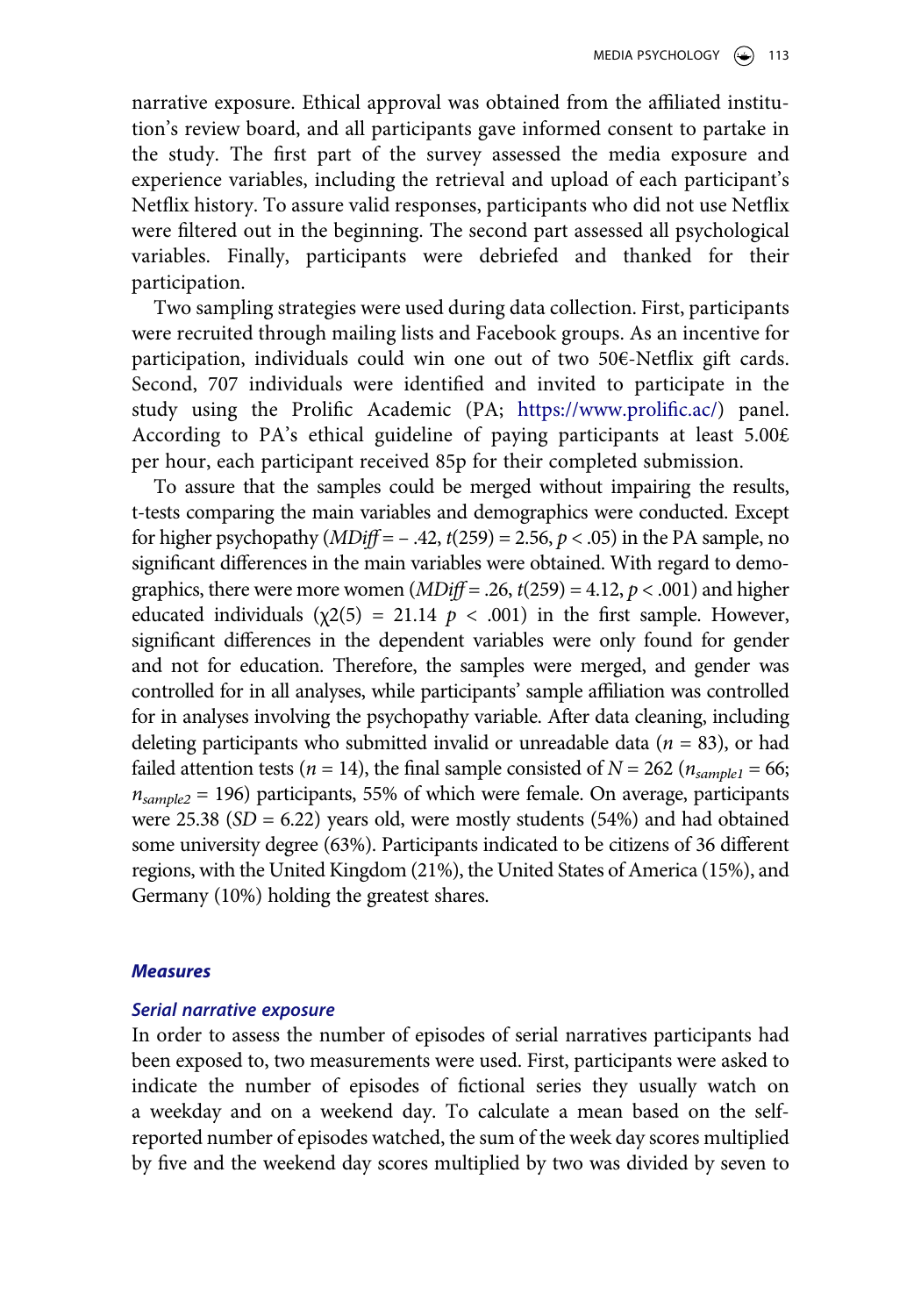obtain an average daily series index. According to their own reports, participants watched between 0 and 40 episodes a day  $(M = 4.16, SD = 4.88)$ .

Second, participants were asked to upload their Netflix history to provide an observed measure for exposure. Users' histories can be obtained from their Netflix account and will be outputted as a comma-separated values (CSV) file with each row representing a movie or an episode of a series, including the date of watching. Participants were given instructions on how to retrieve their history and asked to upload this file using an anonymous file name created for them. Using a Python script, all Netflix histories were parsed with stable versions of *pandas* [\(https://](https://pandas.pydata.org/)  [pandas.pydata.org/](https://pandas.pydata.org/)) and *numpy* ([https://www.numpy.org/\)](https://www.numpy.org/). In addition, we attempted to add additional metadata for each unique series contained in the Netflix histories. For this purpose, we queried metadata for each series via the Application Programming Interface (API) of the Open Movie Database (OMDb; <https://www.omdbapi.com/>) to obtain the genres associated with each series.

In a next step, we identified and selected only fictional serial narratives from the history, by removing genres that might imply nonfictionality (e.g., documentaries, reality TV, talk-shows) and furthermore removed titles that were non-serial (i.e., movies). In total, participants had watched 84,703 episodes of TV shows  $(M = 291.48, SD = 345.51)$ . By far the most popular show was "Friends", with 13,132 watched episodes, followed by "Brooklyn Nine-Nine" with 4,429 watched episodes, and "The Big Bang Theory", with 3,321 watched episodes. Across participants, "Friends" (watched by 41%), "Sherlock" (watched by 35%), and "BoJack Horseman" (watched by 32%) were the most popular series. To avoid skewness due to days on which participants had not used Netflix at all, the average was calculated only considering the days they had at least watched one episode (Range:  $1 - 9.2$ ,  $M = 3.21$ , SD = 1.44). Interestingly, the selfreported measure includes zero while the observed measure does not. This was originally controlled for by introducing filters in the survey to exclude individuals who do not watch Netflix (and would thus indicate 0 episodes). However, those individuals ( $n = 7$ ) who claim to watch zero episodes a week in fact have an observed average of *M* = 3.15 (*SD* = 1.10) episodes per day.

<span id="page-9-0"></span>Both measures correlate at  $r = .21$  ( $p < .001$ ), speaking for the validity of the objective measure. Further, the vast differences in range support the notion that individuals tend to overestimate their own media use (e.g., Brasel & Gips, [2011\)](#page-19-7), which is why only the observed measure for narrative exposure was used in the main analyses.

#### *Vicarious interactions*

The degree to which participants experience vicarious interactions while watching serial narratives was assessed using an adjusted version of a scale designed to measure vicarious experiences during narrative exposure for the purposes of meeting intrinsic needs (boundary expansion scale, see Johnson et al., [2016\)](#page-20-14). Originally, this measure was designed to assess the degree to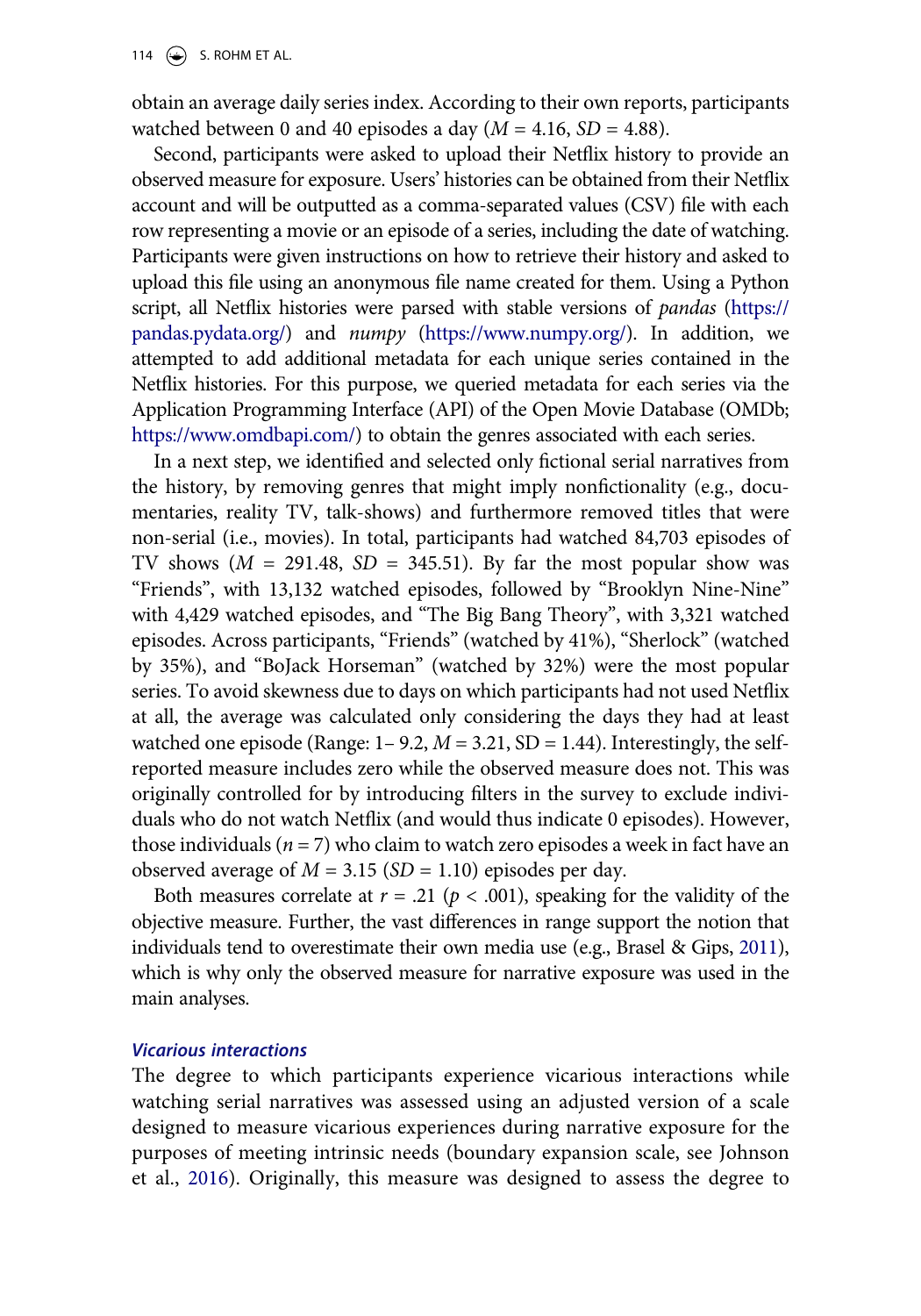which individuals vicariously experience affiliation, agency, and autonomy through written narrative consumption, and consequently expand the boundaries of their selves. Thus, this scale taps into *general* experiences that are different from one's own, which elegantly translates the vicarious aspect into an easily graspable wording that triggers memory of these usually more subconscious processes. Importantly, for the context of this study, we focused on a subset of vicarious experiences that are inherently social, i.e., they focus on experiencing socially-relevant interactions within the mediated environment. These items include, for example, "When you watch series on Netflix, do you usually experience . . . relationships between people that are different from relationships in your own life?" or " ... do you usually experience what it might be like to relate to others in ways different than you normally do yourself?". Responses were indicated on a 5-item 7-Point Likert scale ranging from 1 (never) to 7 (always) (Cronbach's  $\Box$  = .79; M = 4.62, SD = 1.04)."

#### *Empathy*

To assess participants' levels of affective and cognitive empathy, the matching subscales of the Questionnaire of Cognitive and Affective Empathy (QCAE, Reniers et al., [2011](#page-21-8)) were used. Four of the five subscales which closely reflect the definition of Vossen et al. [\(2017\)](#page-22-0) were selected. To measure cognitive empathy, i.e., the ability to recognize other individuals' emotions, the 10-item perspective taking subscale was used. To measure affective empathy, i.e. the ability to experience someone else's emotional state, the subscales emotional contagion and proximal responsivity, consisting of four items each, were used. The subscale peripheral responsivity was not included as it directly related to emotional reactions during narrative reception and included an item that relates to cognitive empathy ("It is hard for me to see why some things upset people so much"). Participants indicated their agreement on an 18-item 7-Point Likert scale from 1 (fully disagree) to 7 (fully agree) with items such as "People I am with have a strong influence on my mood" or "It affects me very much when one of my friends seems upset" for affective empathy (10 items, Cronbach's  $\Box$  = .82;  $M = 5.16$ ,  $SD = .87$ ), and "I can tell if someone is masking their true emotion" or "I can easily tell if someone else is interested or bored with what I am saying" for cognitive empathy (8 items, Cronbach's  $\Box = .86$ ;  $M = 4.86$ ,  $SD = .95$ ).

#### *Sympathy*

<span id="page-10-0"></span>Due to the lack of suitable measurements for adult sympathy following the definition of Vossen et al. [\(2017](#page-22-0)), participants' tendency to feel concern and compassion for someone in distress was measured by adjusting the 4-item sympathy scale by Vossen, Piotrowski, and Valkenburg [\(2015](#page-22-10)) so that the wording was more suitable for adults. Thus, instead of referring to "friends", "people" or "someone" were used as references. Further, wordings were abstracted to appeal to the more complex minds of adults. Participants indicated their agreement on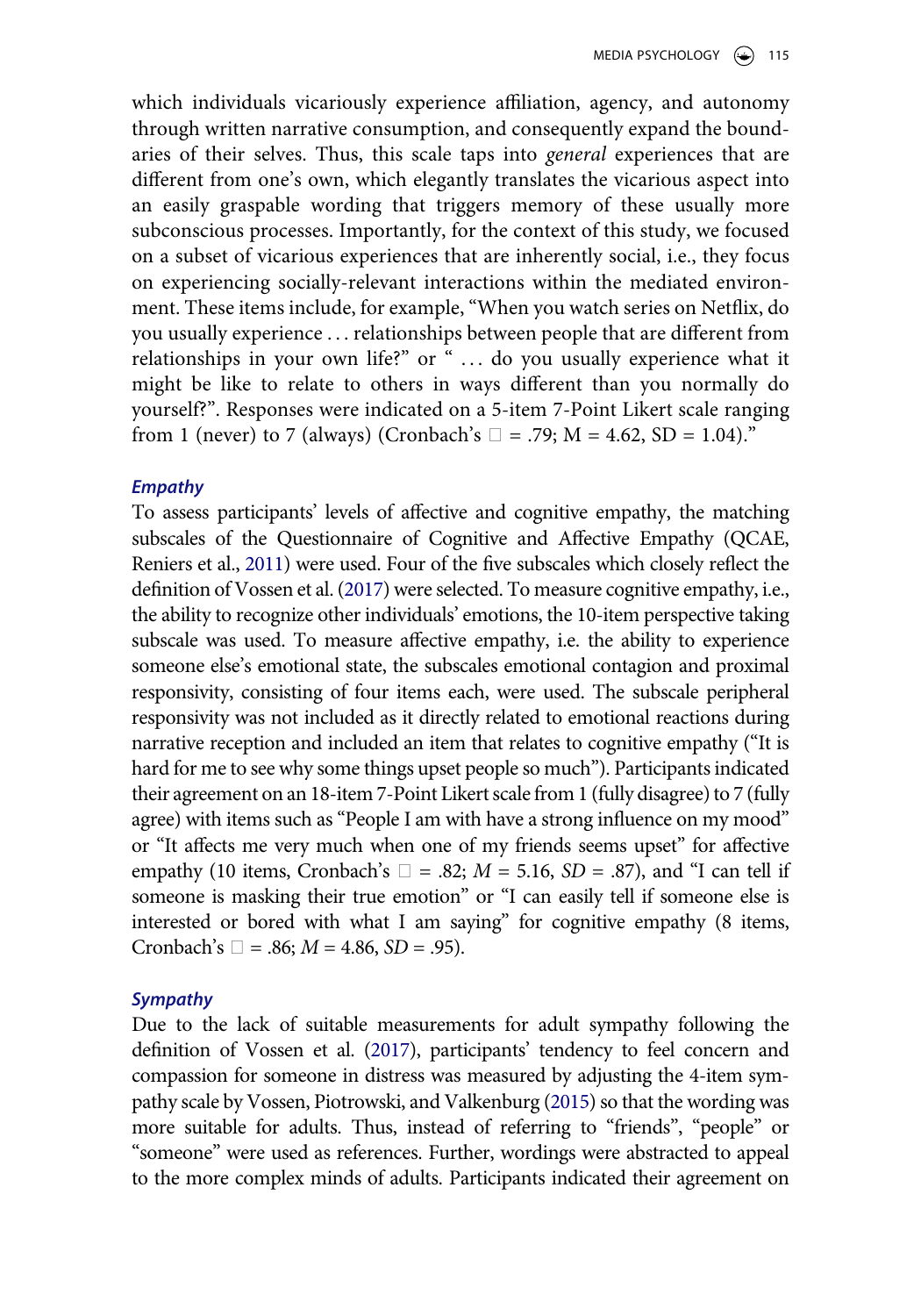a 4-item 7-Point Likert scale from 1 (fully disagree) to 7 (fully agree) with items such as "I feel sorry when I see someone hurting" or "I feel concerned when I witness other people's misfortunes" (Cronbach's  $\Box$  = .86;  $M$  = 5.56, *SD* = 1.08).

#### *Hedonic vs. eudaimonic exposure*

Similar to the measure of narrative exposure, individuals' exposure to hedonic as opposed to eudaimonic narratives was determined in two ways. First, the selfreport measure developed by Oliver and Raney [\(2011](#page-21-9)) to assess hedonic vs. eudaimonic movie preferences was slightly altered to fit the study's purpose. Thus, formulations such as "I like movies ..." were changed into "I usually watch fictional series ... " to assess series selection instead of movie preference. Participant's agreement was rated on a 12-item 7-point Likert scale from 1 (fully disagree) to 7 (fully agree), with 6 items for hedonic and eudaimonic selection each. Sample items include "I usually watch fictional series that are happy and positive" or "I usually watch fictional series that are simple but enjoyable and funny" for hedonic choices (Cronbach's  $\Box$  = .82;  $M = 5.16$ ,  $SD = .87$ ) and "I usually watch fictional series that make me more reflective" or "I usually watch fictional series that have profound meanings or messages to convey" for eudaimonic choices (Cronbach's  $\Box$  = .87;  $M = 5.31$ ,  $SD = .88$ ).

Second, an observed measure based on the provided Netflix histories was created through obtaining metadata from OMDb. As a proxy for the type of the watched narratives, genres were retrieved from OMDb's API and attached to each watched episode. Based on the contents usually associated with narratives that elicit either hedonic or eudaimonic responses (Oliver & Raney, [2011](#page-21-9)), five genres per type were selected. The genres *Comedy, Thriller, Horror, Action*, and *Adventure* were considered hedonic, whereas the genres *Drama, Biography, Film-Noir, Romance* and *Crime* were considered eudaimonic. For each episode, both a hedonic and eudaimonic score reflecting the number of relevant genres was created. Generally, the series watched by participants included more hedonic ( $M = 1.03$ ,  $SD = .86$ ) than eudaimonic genres (*M* = .86, *SD* = .79). Series with high hedonic scores were "Baccano!", "Teen Wolf", and "Ben 10". Series with high eudaimonic scores were "Alias Grace", "American Crime Story", and "The Catch". Using the assigned score, averages for exposure to hedonic and eudaimonic genres were calculated per participant (hedonic: *M* = 1.18, *SD* = .48; eudaimonic: *M* = 1.01, *SD* = .42). The objective values significantly correlated with their self-reported counterparts for eudaimonic exposure ( $r = .15$ ,  $p < .05$ ) but not for hedonic exposure ( $r = -$ .10,  $p = .12$ ), suggesting that the observed hedonic measure may be problematic. However, given that the eudaimonic component was of primary relevance for hypothesis testing, its observed measure was used in the analyses (note that the results from analyses using the self-reported measure did not differ from the observational measures in direction or magnitude).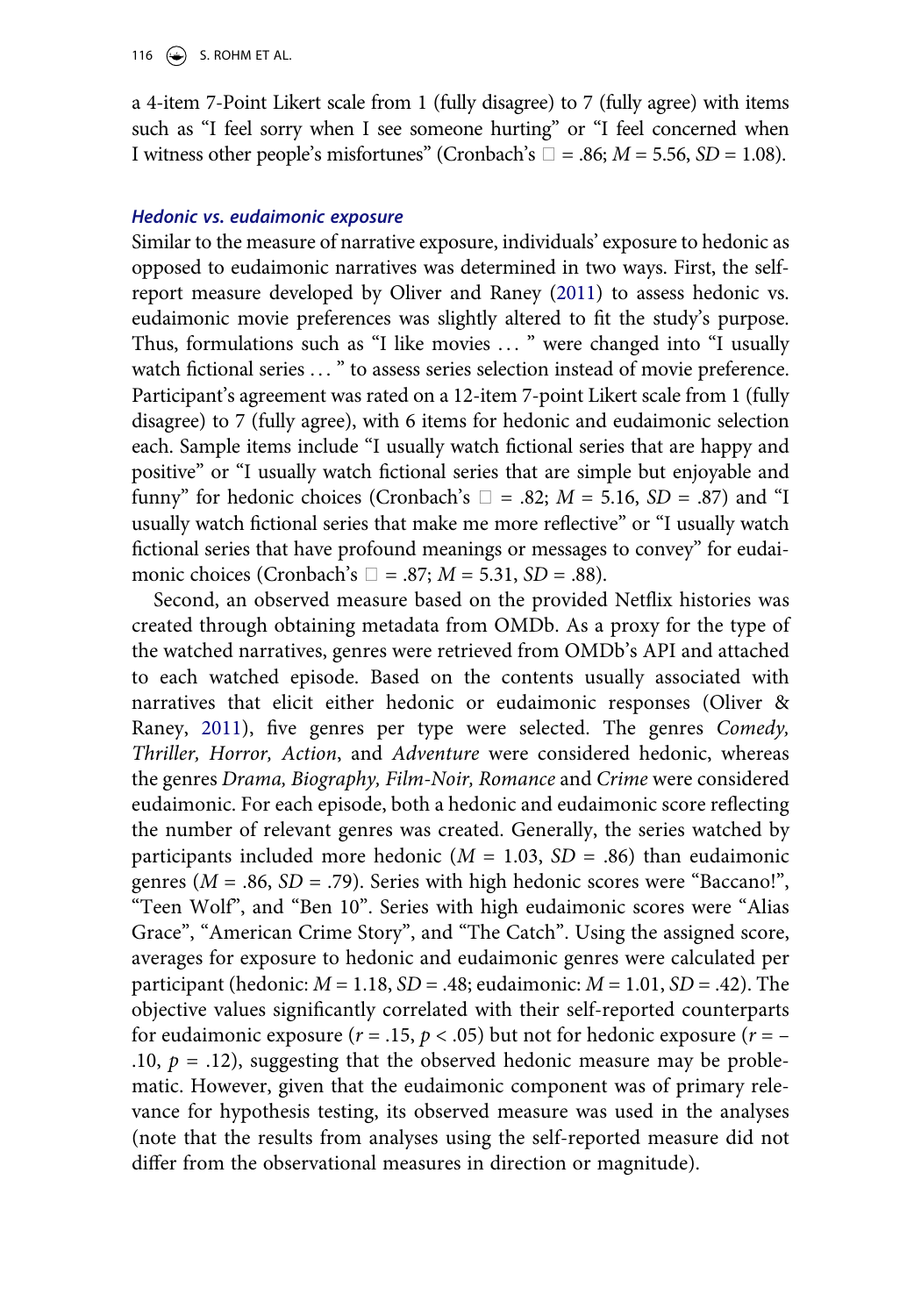### *Psychopathy*

<span id="page-12-2"></span>Participants' tendency toward psychopathy was measured using the respective subscale of the Dark Triad Dirty Dozen scale (Jonason & Webster, [2010](#page-20-16)). Items such as "I tend to be callous or insensitive" or "I tend to lack remorse" were rated on a 4-item 7-Point Likert scale from 1 (fully disagree) to 7 (fully agree) (Cronbach's  $\Box = .69$ ;  $M = 3.08$ ;  $SD = 1.17$ ).

#### *Alexithymia*

<span id="page-12-0"></span>To determine participants' ability to recognize and communicate their own emotions, the Toronto Alexithymia Scale (Bagby, Parker, & Taylor, [1994](#page-19-8)) was used. Items focus on difficulty identifying feelings (e.g., "I am often confused about the emotion I am feeling"), describing feelings (e.g., "I find it hard to describe how I feel about people"), and externally oriented thinking (e.g., reversed: "I find examination of my feelings useful in solving personal problems"), and are indicated on a 20-item 7-Point Likert scale from 1 (fully disagree) to 7 (fully agree) (Cronbach's  $\Box$  = .88;  $M = 3.58$ ; *SD* = .84).

#### **Results**

#### *Factor analysis of affective empathy and sympathy*

Before addressing the main hypotheses, the proposition that affective empathy and sympathy are distinct concepts was tested by conducting a confirmatory factor analysis with two factors and oblique rotation, allowing for correlation between the factors. In support of hypothesis 4, two factors with Eigenvalues greater than 1 were estimated (5.21, 1.38). Further, discriminant validity was acceptable as the correlation between the factors was .59 and thus below the threshold of  $r = .80$ . The first factor loaded on the eight affective empathy items with good convergent validity (factor loadings: .63 – .90), and explained 43% of the variance, while the second factor loaded on the four sympathy items with good convergent validity (factor loadings: .47 – .73), and explained 12% of the variance. Hence, sympathy and affective empathy were treated as distinct concepts in the following analyses.

#### *Hypotheses testing*

<span id="page-12-1"></span>In a first step, data were prepared and analyzed using R Studio. Means, standard deviations and zero-order correlations of all variables relevant for hypothesis testing are presented in [Table 1.](#page-13-0) Before testing the hypotheses, all relevant variables were scanned to meet the assumptions of linear regression. As no violations were detected, the final analysis was conducted without bootstrapping. Given that there was a clear theoretical basis as well as multiple dependent variables (Bortz & Schuster, [2010,](#page-19-9) p. 435), the main hypotheses were tested using structural equation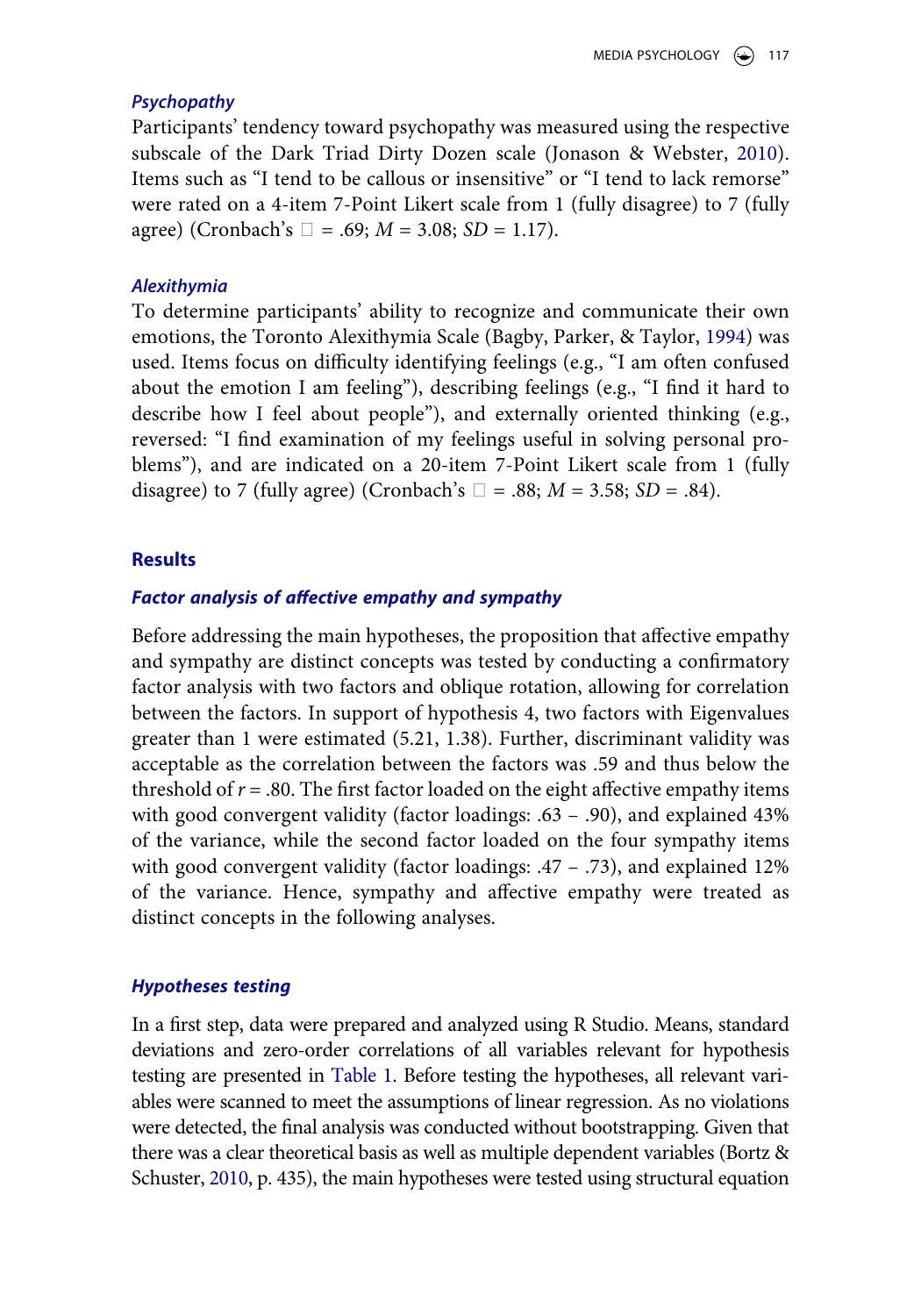<span id="page-13-2"></span><span id="page-13-1"></span>modeling (SEM). The moderation hypotheses could not be tested using SEM as the required ratio of cases (N) to estimated parameters (q)  $N:q = 20:1$  (Jackson, [2003](#page-20-17)) was not obtainable with the current sample  $(N = 262)$ . Thus, these hypotheses were tested using the SPSS macro PROCESS (Hayes, [2013](#page-20-18)).

#### *Direct and mediated relationships*

To test the main set of hypotheses concerning the direct and mediated relationships between serial narrative consumption and empathy (H1-3), a path model was estimated using maximum likelihood estimation in IBM AMOS 22. Given that women scored higher on the dependent variables (see Appendix B, Table II), gender was added as a control variable in the model. The original model had poor fit, χ2(6) = 120.92 *p* < .001, CFI = .55, RMSEA = .27, 90% CI [.230, .314]. There were no insignificant paths, the deletion of which could have led to an improved fit, so the modification indices were considered. Several covariances between error terms were suggested, including between affective empathy and sympathy. As this is theoretically valid, the covariance was added, which resulted in a significant chi-square difference test  $(\chi^2(1) = 84.10 \, p < .000)$ , suggesting a better fitting model. The new fit,  $χ2(5) = 36.82 p < .001$ , CFI = .876, RMSEA = .16, 90% CI [.111, .205], was better but could still be improved. Modification indices suggested to further add a covariance between affective and cognitive empathy as well as cognitive empathy and sympathy. As this is theoretically valid as well, the covariances were added, which resulted in a significant chi-square difference test, suggesting a better fitting model. In fact, the new model had excellent fit,  $\chi$ 2(3) = .872 *p* = .843, CFI = 1, RMSEA < .001, 90% CI [.000, .059]. Hence, the remaining hypotheses could be interpreted based on this model (see [Figure 1](#page-14-0)). First, hypothesis 1 suggested that vicarious interactions mediate the relationship between narrative exposure and the respective empathy variables. Supporting this hypothesis, vicarious interactions mediated 98% of the effect between narrative exposure and affective empathy (total indirect effect = .02) and 99% of the effect between narrative exposure and cognitive empathy (total indirect effect = .01), suggesting complete mediation in both cases. Next, hypothesis 2 suggested that narrative exposure leads to more vicarious interactions, which was supported by the data ( $\beta$  = .12, *b* = .09, *p* < .05). Including

<span id="page-13-0"></span>

| Measure                   | M    | SD   |        |          |        | 4         |           | 6        |          | 8 |
|---------------------------|------|------|--------|----------|--------|-----------|-----------|----------|----------|---|
| 1. Exposure Objective     | 3.21 | .44  |        |          |        |           |           |          |          |   |
| 2. Vicarious Interactions | 4.62 | 1.04 | $.15*$ |          |        |           |           |          |          |   |
| 3. Eudaimonic Objective   | .20  | .10  | .02    | $.14*$   |        |           |           |          |          |   |
| 4. Psychopathy            | 3.08 | 1.17 | $-.10$ | $-.08$   | $-.11$ |           |           |          |          |   |
| 5. Alexithymia            | 3.58 | .84  | .04    | $-.04$   | $-.06$ | $.37***$  |           |          |          |   |
| 6. Affective Empathy      | 4.86 | .95  | $.13*$ | $.29***$ | $.13*$ | $-.37***$ | $-.06$    |          |          |   |
| 7. Cognitive Empathy      | 5.16 | .87  | .06    | $.24***$ | $.14*$ | $-.21***$ | $-.24***$ | $.44**$  |          |   |
| 8. Sympathy               | 5.56 | 1.08 | .11    | $.26***$ | $.11*$ | $-.55***$ | $-.21***$ | $.61***$ | $.33***$ |   |

*N* = 262. Likert scales 1–7, except for objective measures (1 and 3). \**p* < .05, \*\**p* < .01, \*\*\**p* < .001.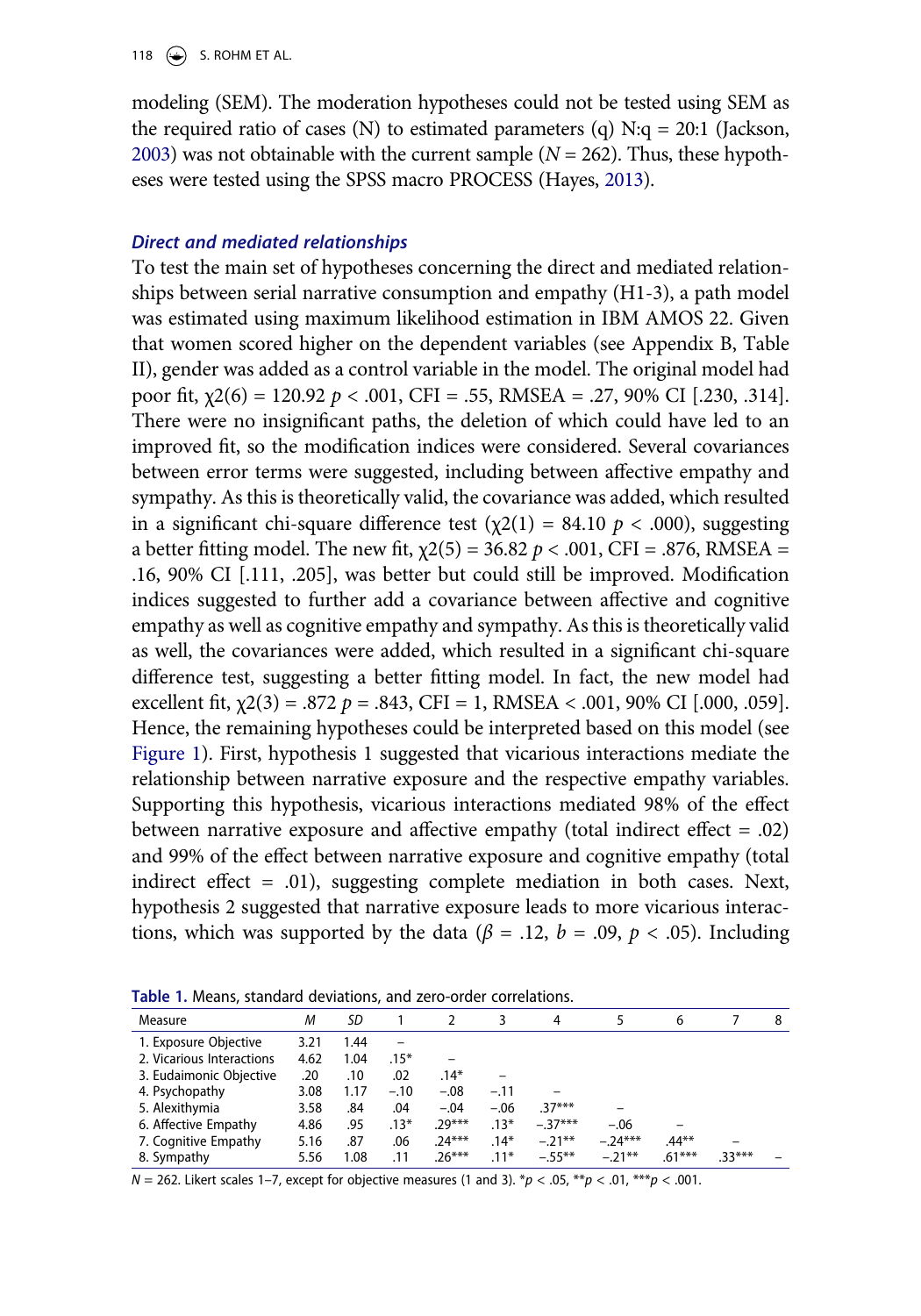gender as a control ( $\beta$  = .18,  $b$  = .37,  $p$  < .01), 5.1% of the variance in vicarious interactions was explained. Hypothesis 3 suggested that the more vicarious interactions individuals experience during exposure, the higher they will score on affective (a) as well as cognitive empathy (b). In support of this hypothesis, vicarious interactions positively predicted both affective ( $\beta$  = .23, *b* = .21, *p* < .001) and cognitive empathy ( $\beta$  = .19,  $b$  = .16,  $p$  < .01), and the model explained 18.5% of the variance in affective and 10.2% in cognitive empathy. Finally, research question 1 asked how sympathy was related to exposure to serial narratives through vicarious interactions. Vicarious interactions positively predicted sympathy ( $\beta$  = .19,  $b$  = .20,  $p$  < .001), and the model explained 16.7% of the variance in sympathy. Further, vicarious interactions completely mediated the relationship between exposure to serial narratives and sympathy (100%, total indirect effect  $= .02$ ).

#### *Moderated relationships*

The second set of hypotheses (H5–7) concerned fostering and dampening moderators to the proposed relationships of the main hypotheses. These effects were tested using PROCESS' Model 1 (see [Table 2](#page-15-0)). First, hypothesis 5 predicted that for individuals who prefer eudaimonic entertainment, the relationship between watched episodes and vicarious interactions would be stronger. Although objective eudaimonic exposure was a strong predictor for vicarious interactions ( $b = .31,95\%$  CI [.198, .425]) the bias-corrected confidence interval of the interaction with watched episodes included zero  $(b = .004, 95\% \text{ CI } [-.083, ]$ .091]), leading to the rejection of the hypothesis. Further, hypothesis 6 suggested that for individuals high in psychopathy, there would be no relationship between

<span id="page-14-0"></span>

**Figure 1.** Maximum likelihood estimation path model.  $N = 262$ . Model fit:  $\chi^2(3) = .872$   $p = .843$ , CFI = 1, RMSEA < .001, 90% CI [.000, .059]. Paths are significant at  $p \lt 0.05$ . For reasons of parsimony, covariances and error terms are not drawn. Narrative exposure and gender covaried at *r* = .15, the error terms of affective and cognitive empathy covaried at *r* = .36, the error terms of affective empathy and sympathy covaried at  $r = .53$ , the error terms of cognitive empathy and sympathy covaried at *r* = .23.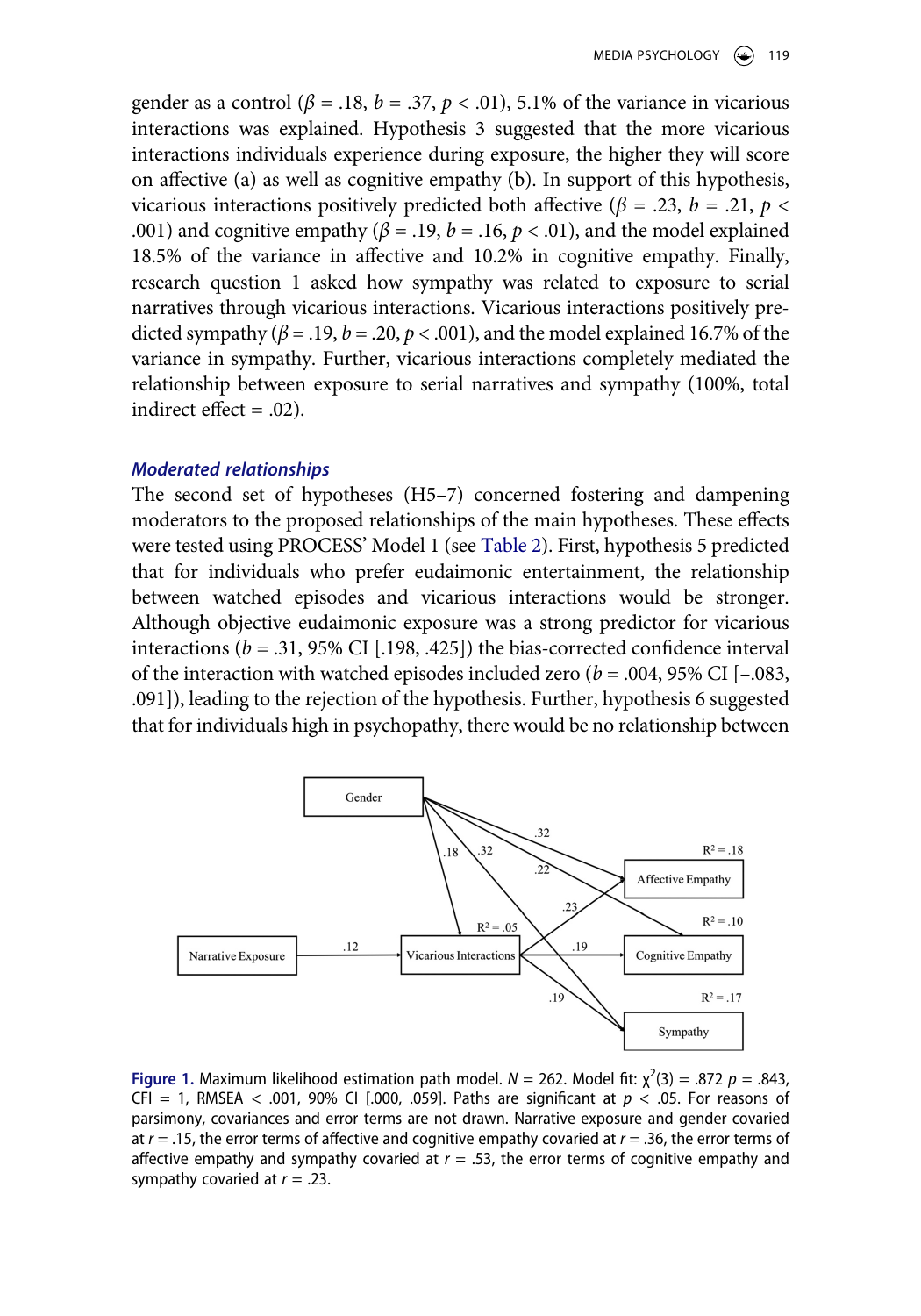120  $\left(\rightarrow\right)$  S. ROHM ET AL.

vicarious interactions and affective empathy. Given that both samples differed with regard to their psychopathy scores, sample affiliation was added as a covariate. Yet, it did not reach significance (*b* = .05, 95% CI [–.191, .293]) and was thus dropped from the final analysis. As expected, psychopathy was a negative predictor of affective empathy  $(b = -.24, 95\% \text{ CI } [-.325, -.150]),$ however, its interaction with psychopathy  $(b = .005, 95\% \text{ CI} [-.045, .117])$  was insignificant, and the hypothesis was rejected. Finally, hypothesis 7 predicted that for individuals high in alexithymia, there would be no relationship between vicarious interactions and cognitive empathy. Although alexithymia was a strong negative predictor of cognitive empathy  $(b = -0.21, 95\% \text{ CI } [-0.323, -0.325]$ .103]), its interaction with vicarious interactions was insignificant (*b* = – .07, 95% CI [–.187, .044]), leading to the rejection of this hypothesis.

### **Discussion**

The aim of this study was to explore whether the role of exposure to serial audiovisual narrative fiction predicts empathy via vicariously experiencing the interactions portrayed in the series. Further, both amplifiers as well as attenuators of this relation were considered. While hypotheses concerning the mediating role of vicarious interactions were supported, no moderated relationships were found.

|                               | b         | SE   | t           | CI               |
|-------------------------------|-----------|------|-------------|------------------|
| <b>Vicarious Interactions</b> |           |      |             |                  |
| Constant                      | 4.432     | .095 | 46.700***   | [4.245, 4.620]   |
| Gender                        | .345      | .129 | $2.684**$   | [.092, .598]     |
| Eudaimonic Exposure           | .320      | .161 | $1.989*$    | [.003, .636]     |
| Episodes                      | .096      | .045 | $2.148*$    | [.008, .185]     |
| Interaction Eud x Exp         | .014      | .116 | .121        | $[-.214, .242]$  |
| $R^2$                         | .263      |      |             |                  |
| F                             | 4.720***  |      |             |                  |
| Affective Empathy             |           |      |             |                  |
| Constant                      | 4.622     | .078 | 59.243***   | [4.467, 4.775]   |
| Gender                        | .457      | .106 | $4.293***$  | [.247, .666]     |
| Psychopathy                   | $-.238$   | .044 | $-5.357***$ | $[-.325, -.150]$ |
| <b>Vicarious Interactions</b> | .195      | .049 | $3.957**$   | [.098, .293]     |
| Interaction VI x Psych        | .034      | .042 | .801        | $[-.050, .117]$  |
| $R^2$                         | .263      |      |             |                  |
| F                             | 22.658*** |      |             |                  |
| Cognitive Empathy             |           |      |             |                  |
| Constant                      | 4.959     | .075 | 65.823***   | [4.811, 5.108]   |
| Gender                        | .356      | .102 | $3.494***$  | [.155, .557]     |
| Alexithymia                   | $-.213$   | .056 | $-3.816***$ | $[-.323, -.103]$ |
| <b>Vicarious Interactions</b> | .151      | .049 | $3.118**$   | [.056, .247]     |
| Interaction VI x Alex         | $-.072$   | .057 | $-1.220$    | $[-.187, .044]$  |
| $R^2$                         | .162      |      |             |                  |
| F                             | 12.288*** |      |             |                  |

<span id="page-15-0"></span>**Table 2.** Simple moderation analyses of the predictors of vicarious interactions, affective empathy and cognitive empathy. Confidence intervals and standard errors based on 5000 Bootstrap samples. Predictors centered.

 $N = 262$ . All significance tests were conducted at an alpha-level of .05.  $*p < .05$ ,  $*p < .01$ ,  $**p < .001$ .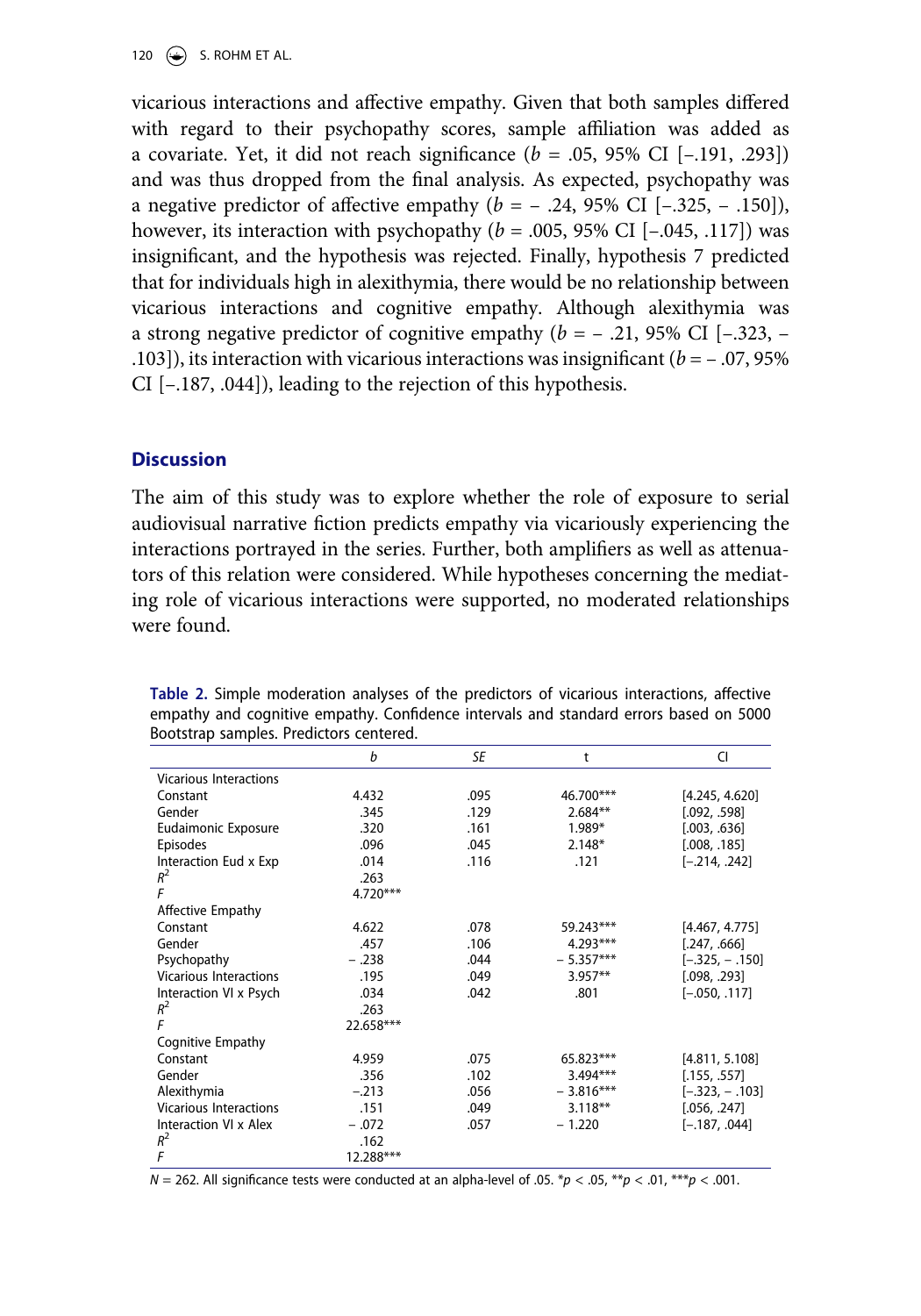The first set of hypotheses concerned the relationships between exposure to serial audiovisual fiction, vicarious interactions, and empathy and sympathy. In support of the core assumption of this paper, an indirect effect was found. Exposure to serial audiovisual fiction predicted vicarious interactions, which in turn predicted both affective and cognitive empathy, suggesting that this mechanism is responsible for general increases in empathy induced via narrative fiction. This finding reflects research on empathy, which suggests that empathy is developed through social interactions (Preston & de Waal, [2002](#page-21-3)). Analogously, SCT (Bandura, [2001\)](#page-19-1) asserts that any learning, including emotional learning, can occur vicariously, and adds valuable insights into research on the processes through which media exposure may facilitate empathy. While scholars focusing on written fiction have emphasized the necessity of the application of empathic skills to understand the narrative and thus improve them with time (e.g., Kidd & Castano, [2013\)](#page-20-5), as well as the capacity to build up social knowledge (e.g., Vezzali, Stathi, Giovannini, Capozza, & Trifiletti, [2015](#page-22-11)), the process of vicarious interactions has been neglected. The fact that vicarious interactions fully mediated the effects of exposure on empathy in this study underlines their importance for empathic development. Moreover, previous work on the relationship between empathy and fiction reading has measured individuals' degree of fiction reading via author recognition tests (Mar et al., [2006](#page-21-12); Stanovich & West, [1989](#page-22-12)). In this sense, our study presents an innovation by directly measuring individuals' narrative consumption as indexed by observed Netflix viewing histories.

<span id="page-16-2"></span><span id="page-16-1"></span><span id="page-16-0"></span>Our study followed research by Vossen et al. [\(2017](#page-22-0)) by considering empathy and sympathy as unique constructs. In support of this distinction, a factor analysis suggested two different factors with loadings on the corresponding items of each concept. Yet, they were highly correlated and their relations to the other variables were of similar direction and strength. Thus, although there may be a statistical difference between these constructs, their distinction did not meaningfully contribute to our understanding of how exposure to serial narratives impacts an individual's sociability. However, there may be an issue with the proposed relationship between affective empathy and sympathy. While Vossen et al. [\(2017](#page-22-0)) suggest that affective empathy and sympathy are distinct, coexisting constructs, Reniers et al. [\(2011](#page-21-8)) suggest that sympathy may in fact be an outcome of affective empathy. This study's findings provide preliminary support for this assumption, although more research is needed to draw definite conclusions about causality.

The second set of hypotheses suggested several moderators that would either increase or decrease the proposed mediated effect of narrative exposure on empathy. First, it was suggested that the more eudaimonic media individuals consume, the more vicarious interactions they experience, as eudaimonic media usually offer a greater spectrum of such interactions. However, this proposition was not supported by the data. Interestingly however, exposure to eudaimonic media directly related to vicarious interactions ( $β = .32$ ,  $b = .30$ ,  $p < .001$ ) as well as both empathy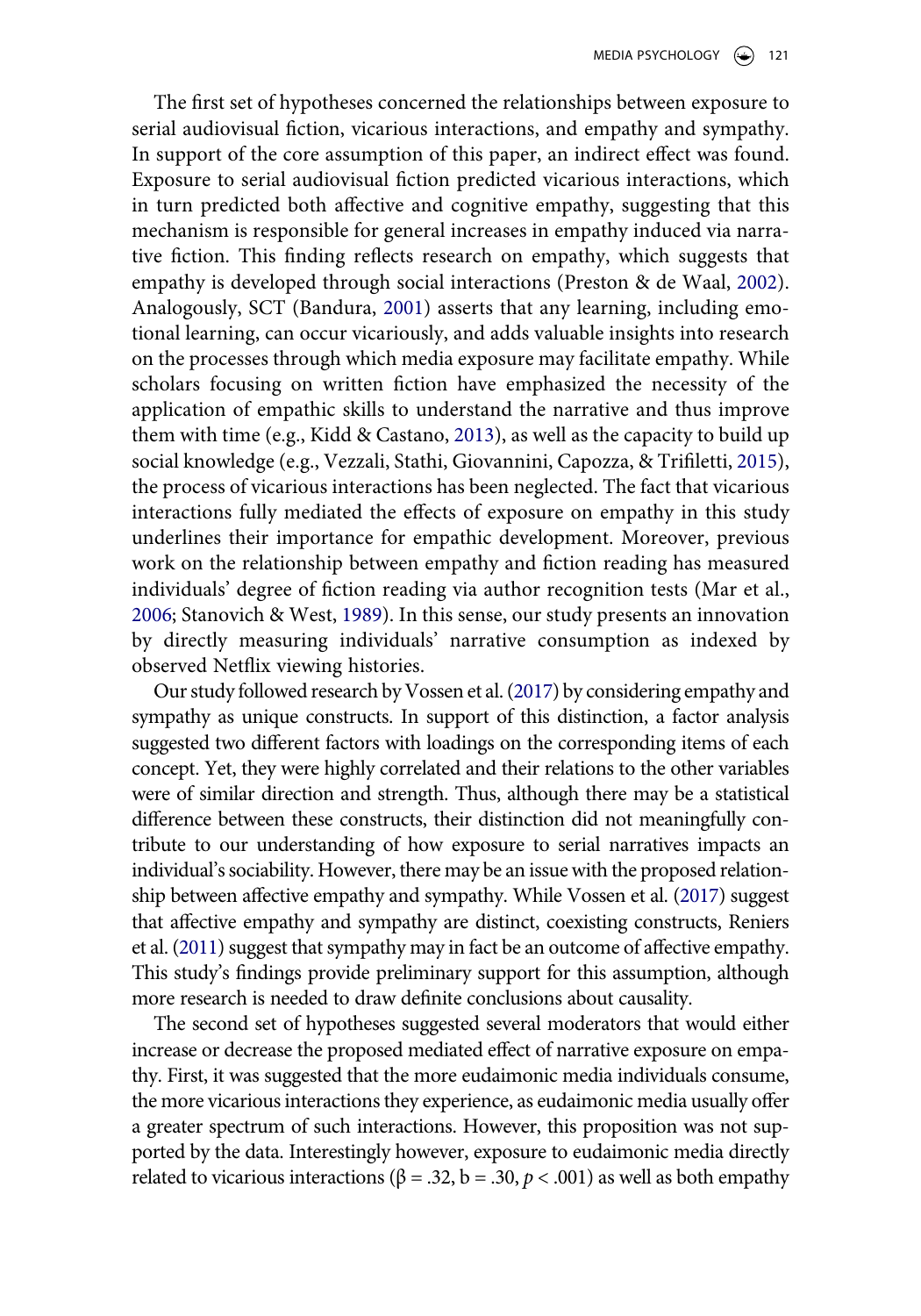components (affective: β = .19, b = .17, p < .001; cognitive: β = .29, b = .24, p < .001). Although these direct relationships were not originally hypothesized, it is a highly important finding: It suggests that not the quantity of narrative exposure, but its quality may enable empathy. In other words, it may not be important how often one experiences vicarious interactions through narrative fiction, but how meaningful and emotionally challenging those interactions are. Future research should explore this notion by exposing individuals to either eudaimonic or hedonic media and compare their respective empathy levels. Likewise, hedonic and eudaimonic entertainment experiences when processing political entertainment media. Such findings may be especially useful to practitioners who treat individuals who struggle with empathy and may require advice on their media diets.

Finally, two moderators which could impair the impact of vicarious interactions during exposure to narrative fiction on empathy were considered. Yet, no moderated relationships were found. Speaking for the quality of the data, however, both psychopathy and alexithymia negatively related to affective and cognitive empathy, respectively, which reflects previous findings on dampening factors of empathy (e.g., Jonason & Krause, [2013](#page-20-15); Wai & Tiliopoulos, [2012](#page-22-9)). Thus, these pathological character traits neither prevent nor promote the effect of vicarious experiences on empathy.

In sum, this study's findings suggest that vicarious interactions during exposure to audiovisual narrative fiction foster both affective and cognitive empathy. Further, eudaimonic media appear to be more suitable than general media to predict empathy directly. Finally, negative character traits did not interfere with this relation.

#### *Limitations and directions for future research*

<span id="page-17-0"></span>This study has provided valuable insights into the relationship of narrative fiction and empathy, and the mechanisms involved. Yet, there are some limitations to this research. While innovative, the content-specific Netflix measures concerning media exposure also have shortcomings. First, the observed measure of exposure to narratives only reflects series consumed on Netflix. Thus, series that have been watched via other providers are not part of this measurement and conclusions outside of this particular, yet common, medium cannot be drawn. In addition, while we asked participants to upload the viewing history of their primary personal account, we cannot rule out that this account has been used by another person. However, as Netflix affords the creation of multiple "profiles" per account to ensure personalized content recommendations, we consider these scenarios to be rare. Likewise, future studies should complement measures of audiovisual serial narrative consumption with supplemental measures of other media use such as fiction reading or listening to audiobooks. Here, experience sampling methods (e.g., Reinecke & Hofmann, [2016\)](#page-21-13) may be particularly promising to capture a more holistic picture of individuals' narrative consumption. Analogously, Netflix viewers may not be representative of the overall media user population and thus,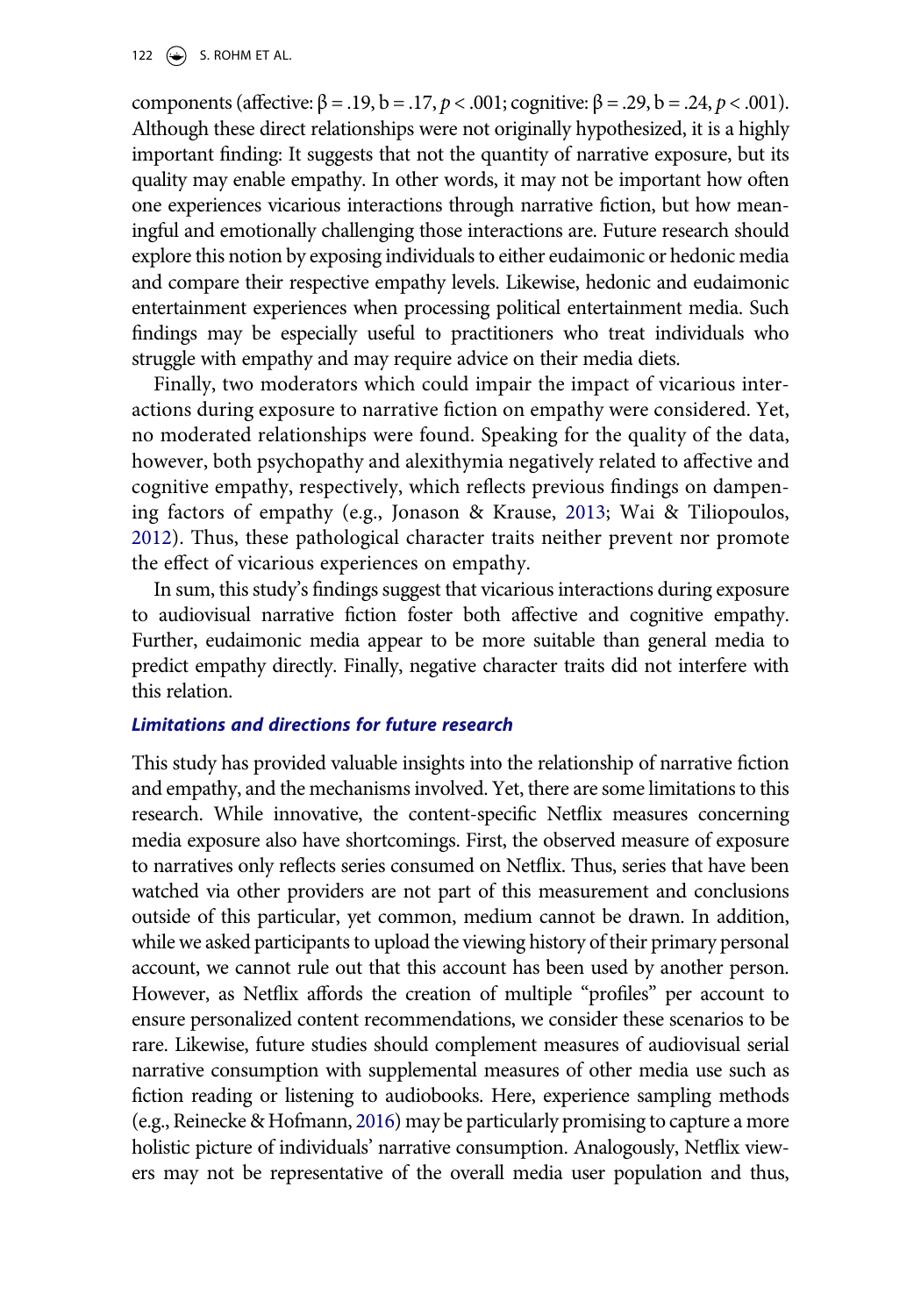generalizations of our findings to other audiences cannot be guaranteed. Second, the observed measure for entertainment type can be improved as it was purely based on the genres attributed by OMDb. Even though the respective genres were chosen based on research, some choices may still be arbitrary. For example, the genre *Action* was selected as a hedonic indicator. While this may be true for series such as "Lethal Weapon", series such as "Prison Break" are also considered action and thus hedonic, even though they entail many meaningful interactions. In other words, specific genres can elicit both hedonic and eudaimonic responses and may thus not be the most suitable choice to determine entertainment types. Thus, future research should develop a more fine-grained criterion for distinguishing eudaimonic from hedonic contents.

Additionally, our measurement of vicarious interactions modified the original application of the boundary expansion scale (Johnson et al., [2016](#page-20-14)) in two aspects: First, we applied the scale to audiovisual, rather than textual narratives; second, we asked participants to recall how frequently they *generally* experience vicarious interactions when watching series on Netflix, compared to assessing these experiences immediately after exposure. Thus, additional research is needed to further validate the application of this scale in more naturalistic, long-term contexts.

Furthermore, the cross-sectional design of this study inhibits conclusions about causality, even though causality is suggested by the theoretical rationale. It may in fact be possible that vicarious interactions or exposure to eudaimonic entertainment do not increase empathy, but that empathic individuals tend to experience more vicarious interactions as they more easily identify with the characters. Yet, given that empathy is difficult to manipulate, the question concerning preferences for eudaimonic entertainment may be harder to assess. Simply using a quasiexperimental design in which participants are divided into high and low empathy levels seems inappropriate as it would still be possible that their previous exposure to certain media has impacted their development of empathy. To get a first impression of preferences, however, a classifier based on the current data could be built to determine which series or movies individuals high or low in empathy consume. Although this would still not answer the question concerning directionality, it would be a valuable first step toward better understanding the role of empathy in entertainment choices.

This paper proposes that serial narratives are especially suitable to increase empathy as the engagement with characters and interactions may be deeper due to the prolonged and continuous exposure. Yet, no actual comparison could be drawn as movies or other types of series were not included in the final data set. Therefore, future research should consider additional types of entertainment to determine which specific formats facilitate empathy, and thus draw a more conclusive picture of the media's role in the development of empathy. Likewise, future studies may examine how prolonged exposure to serial narratives (cf. binge-watching; Pittman & Sheehan, [2015](#page-21-4)) is conducive to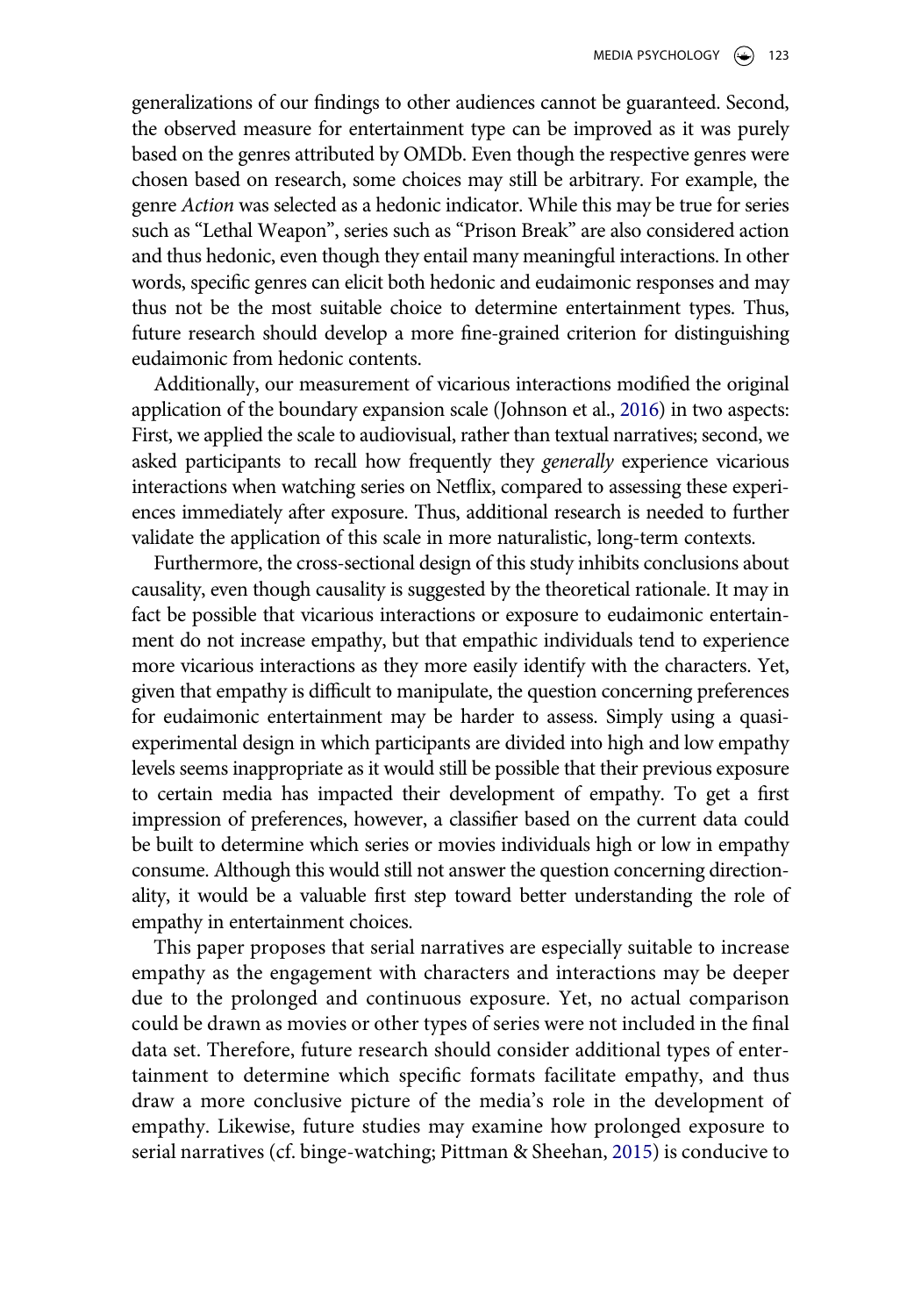124  $\left(\rightarrow\right)$  S. ROHM ET AL.

narrative immersion and thus may modulate effects of narrative exposure on viewers' social cognition.

Concluding, this paper provides valuable insights into the mechanism through which fictional, serial audiovisual narratives enhance empathy. By vicariously experiencing social interactions, individuals can increase their ability to recognize and share someone else's feelings. Finally, this study suggests that it may not solely be the quantity of exposure that shapes empathy, but the eudaimonic quality of the displayed symbolic interactions.

#### **Disclosure statement**

No potential conflict of interest was reported by the authors.

#### **ORCID**

- S. Rohm http://orcid.org/0000-0003-0720-8982
- F. R. Hopp http://orcid.org/0000-0002-0866-064X
- E. G. Smit Dhttp://orcid.org/0000-0002-6913-4897

#### **References**

- <span id="page-19-0"></span>Anderson, C. A., Shibuya, A., Ihori, N., Swing, E. L., Bushman, B. J., Sakamoto, A., . . . & Saleem, M. ([2010\)](#page-1-2). Violent video game effects on aggression, empathy, and prosocial behavior in Eastern and Western countries: A meta-analytic review. *Psychological Bulletin*, *136*(2), 151–173.
- <span id="page-19-8"></span>Bagby, R. M., Parker, J. D., & Taylor, G. J. [\(1994](#page-12-0)). The twenty-item Toronto Alexithymia Scale —I. Item selection and cross-validation of the factor structure. *Journal of Psychosomatic Research*,*38*(1), 23–32. [10.1016/0022-3999\(94\)90005-1](https://doi.org/10.1016/0022-3999(94)90005-1)
- <span id="page-19-1"></span>Bandura, A. ([2001](#page-2-0)). Social cognitive theory of mass communication. *Media Psychology*, *3*(3), 265–299.
- <span id="page-19-9"></span>Bortz, J., & Schuster, C. [\(2010](#page-12-1)). *Statistik für Human- und Sozialwissenschaftler*. Berlin: Springer.
- <span id="page-19-7"></span>Brasel, S. A., & Gips, J. ([2011\)](#page-9-0). Media multitasking behavior: Concurrent television and computer usage. *Cyberpsychology, Behavior, and Social Networking*, *14*(9), 527–534. doi: [10.1089/cyber.2010.0350](https://doi.org/10.1089/cyber.2010.0350)
- <span id="page-19-2"></span>Burke, C. J., Tobler, P. N., Baddeley, M., & Schultz, W. ([2010\)](#page-2-1). Neural mechanisms of observational learning. *Proceedings of the National Academy of Sciences*, *107*(32), 14431–14436. doi:[10.1073/pnas.1003111107](https://doi.org/10.1073/pnas.1003111107)
- <span id="page-19-6"></span>Clark, A. J. [\(2010](#page-5-0)). Empathy and sympathy: Therapeutic distinctions in counseling. *Journal of Mental Health Counseling*, *32*(2), 95–101. doi: [10.17744/mehc.32.2.228n116thw397504](https://doi.org/10.17744/mehc.32.2.228n116thw397504)
- <span id="page-19-5"></span>Cohen, A. J. [\(2001](#page-4-0)). Music as a source of emotion in film. In P. N. Juslin & J. A. Sloboda (Eds.), *Music and Emotion: Theory and Research* (pp. 249–272). New York, NY: Oxford University Press.
- <span id="page-19-4"></span>De Vignemont, F., & Singer, T. [\(2006](#page-3-0)). The empathic brain: How, when and why?. *Trends in Cognitive Sciences*, *10*(10), 435–441. doi:[10.1016/j.tics.2006.08.008](https://doi.org/10.1016/j.tics.2006.08.008)
- <span id="page-19-3"></span>Decety, J. ([2015](#page-3-1)). The neural pathways, development and functions of empathy. *Current Opinion in Behavioral Sciences*, *3*, 1–6. doi:[10.1016/j.cobeha.2014.12.001](https://doi.org/10.1016/j.cobeha.2014.12.001)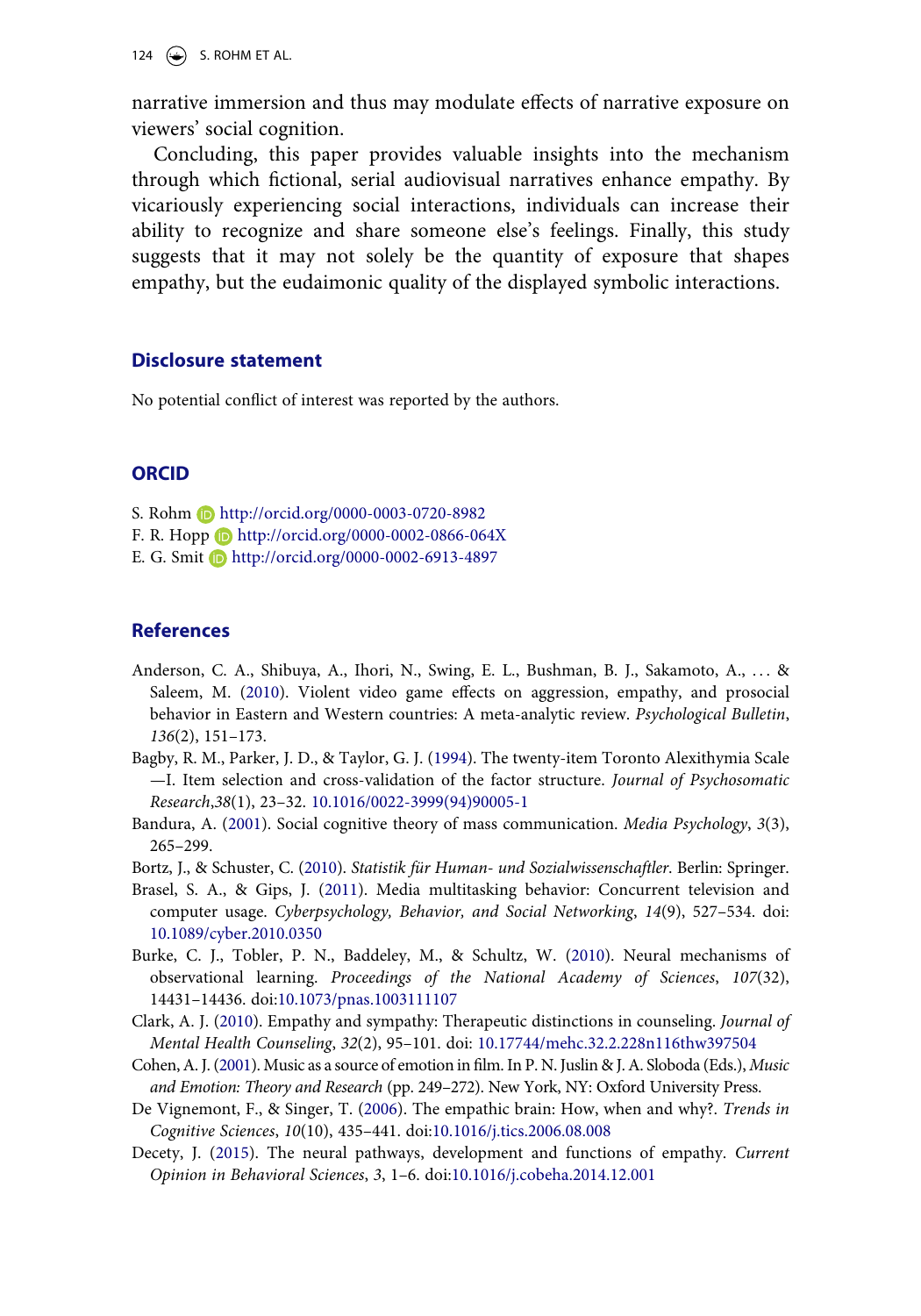- <span id="page-20-2"></span>Djikic, M., Oatley, K., & Moldoveanu, M. C. ([2013\)](#page-2-2). Reading other minds: Effects of literature on empathy. *Scientific Study of Literature*, *3*(1), 28–47. doi:[10.1075/ssol.3.1.06dji](https://doi.org/10.1075/ssol.3.1.06dji)
- <span id="page-20-3"></span>Dodell-Feder, D., & Tamir, D. I. [\(2018](#page-2-3)). Fiction reading has a small positive impact on social cognition: A meta-analysis. *Journal of Experimental Psychology: General*, *147*(11), 1713–1727. doi:[10.1037/xge0000395](https://doi.org/10.1037/xge0000395)
- <span id="page-20-10"></span>Eisenberg, N., & Fabes, R. A. ([1990\)](#page-3-2). Empathy: Conceptualization, measurement, and relation to prosocial behavior. *Motivation and Emotion*, *14*(2), 131–149. doi:[10.1007/BF00991640](https://doi.org/10.1007/BF00991640)
- <span id="page-20-0"></span>Ferguson, C. J. [\(2014\)](#page-1-3). Does media violence predict societal violence? It depends on what you look at and when. *Journal of Communication*, *65*(1), E1–E22. doi:[10.1111/jcom.12129](https://doi.org/10.1111/jcom.12129)
- <span id="page-20-9"></span>Feshbach, N. D., & Feshbach, S. ([1982\)](#page-3-3). Empathy training and the regulation of aggression: Potentialities and limitations. *Academic Psychology Bulletin*, *4*, 399–413.
- <span id="page-20-11"></span>Greitemeyer, T. [\(2011](#page-3-4)). Effects of prosocial media on social behavior: When and why does media exposure affect helping and aggression?. *Current Directions in Psychological Science*,*20*(4), 251–255. doi:[10.1177/0963721411415229](https://doi.org/10.1177/0963721411415229)
- <span id="page-20-18"></span>Hayes, A. F. [\(2013](#page-13-1)). *Introduction to mediation, moderation, and conditional process analysis: A regression-based approach*. New York, NY: Guilford Press.
- <span id="page-20-12"></span>Hoffman, M. L. [\(1977\)](#page-4-1). Empathy, its development and prosocial implications. *Nebraska Symposium on Motivation*, *25*, 169–217. Retrieved from <https://psycnet.apa.org/record/1980-23090-001>
- <span id="page-20-8"></span>Hoffman, M. L. [\(2001](#page-3-5)). *Empathy and moral development: Implications for caring and justice*. New York, NY: Cambridge University Press.
- <span id="page-20-6"></span>Horton, D., & Richard Wohl, R. ([1956\)](#page-2-4). Mass communication and para-social interaction: Observations on intimacy at a distance. *Psychiatry*,*19*(3), 215–229. doi: [10.1080/](https://doi.org/10.1080/00332747.1956.11023049)  [00332747.1956.11023049](https://doi.org/10.1080/00332747.1956.11023049)
- <span id="page-20-17"></span>Jackson, D. L. [\(2003\)](#page-13-2). Revisiting sample size and number of parameter estimates: Some support for the N:q hypothesis. *Structural Equation Modeling*, *10*(1), 128–141. doi: [10.1207/](https://doi.org/10.1207/S15328007SEM1001_6)  [S15328007SEM1001\\_6](https://doi.org/10.1207/S15328007SEM1001_6)
- <span id="page-20-14"></span>Johnson, B. K., Slater, M. D., Silver, N. A., & Ewoldsen, D. R. [\(2016\)](#page-6-0). Entertainment and expanding boundaries of the self: Relief from the constraints of the everyday. *Journal of Communication*, *66*(3), 386–408. doi:[10.1111/jcom.12228](https://doi.org/10.1111/jcom.12228)
- <span id="page-20-4"></span>Johnson, D. R. ([2012](#page-2-3)). Transportation into a story increases empathy, prosocial behavior, and perceptual bias toward fearful expressions. *Personality and Individual Differences*, *52*(2), 150–155. doi:[10.1016/j.paid.2011.10.005](https://doi.org/10.1016/j.paid.2011.10.005)
- Johnson, D. R., Jasper, D. M., Griffin, S., & Huffman, B. L. (2013). Reading narrative fiction reduces Arab-Muslim prejudice and offers a safe haven from intergroup anxiety. *Social Cognition*, *31*(5), 578–598. doi:[10.1521/soco.2013.31.5.578](https://doi.org/10.1521/soco.2013.31.5.578)
- <span id="page-20-15"></span>Jonason, P. K., & Krause, L. ([2013](#page-7-0)). The emotional deficits associated with the Dark Triad traits: Cognitive empathy, affective empathy, and alexithymia. *Personality and Individual Differences*, *55*(5), 532–537. doi:[10.1016/j.paid.2013.04.027](https://doi.org/10.1016/j.paid.2013.04.027)
- <span id="page-20-16"></span>Jonason, P. K., & Webster, G. D. [\(2010](#page-12-2)). The dirty dozen: A concise measure of the dark triad. *Psychological Assessment*, *22*(2), 420–432. doi:[10.1037/a0019265](https://doi.org/10.1037/a0019265)
- <span id="page-20-1"></span>Kanazawa, S. [\(2002](#page-2-5)). Bowling with our imaginary friends. *Evolution and Human Behavior*, *23*  (3), 167–171. doi:[10.1016/S1090-5138\(01\)00098-8](https://doi.org/10.1016/S1090-5138(01)00098-8)
- <span id="page-20-13"></span>Kennedy, K., & Mercer, R. E. [\(2002](#page-4-2)). Planning animation cinematography and shot structure to communicate theme and mood. *Proceedings of the 2nd International Symposium on Smart Graphics*, 1–8. doi:[10.1145/569005.569006](https://doi.org/10.1145/569005.569006)
- <span id="page-20-5"></span>Kidd, D. C., & Castano, E. ([2013\)](#page-2-6). Reading literary fiction improves theory of mind. *Science*, *342*(6156), 377–380. doi:[10.1126/science.1239918](https://doi.org/10.1126/science.1239918)
- <span id="page-20-7"></span>Kraaykamp, G., & Dijkstra, K. [\(1999](#page-3-6)). Preferences in leisure time book reading: A study on the social differentiation in book reading for the Netherlands. *Poetics*, *26*(4), 203–234. doi:[10.1016/S0304-422X\(99\)00002-9](https://doi.org/10.1016/S0304-422X(99)00002-9)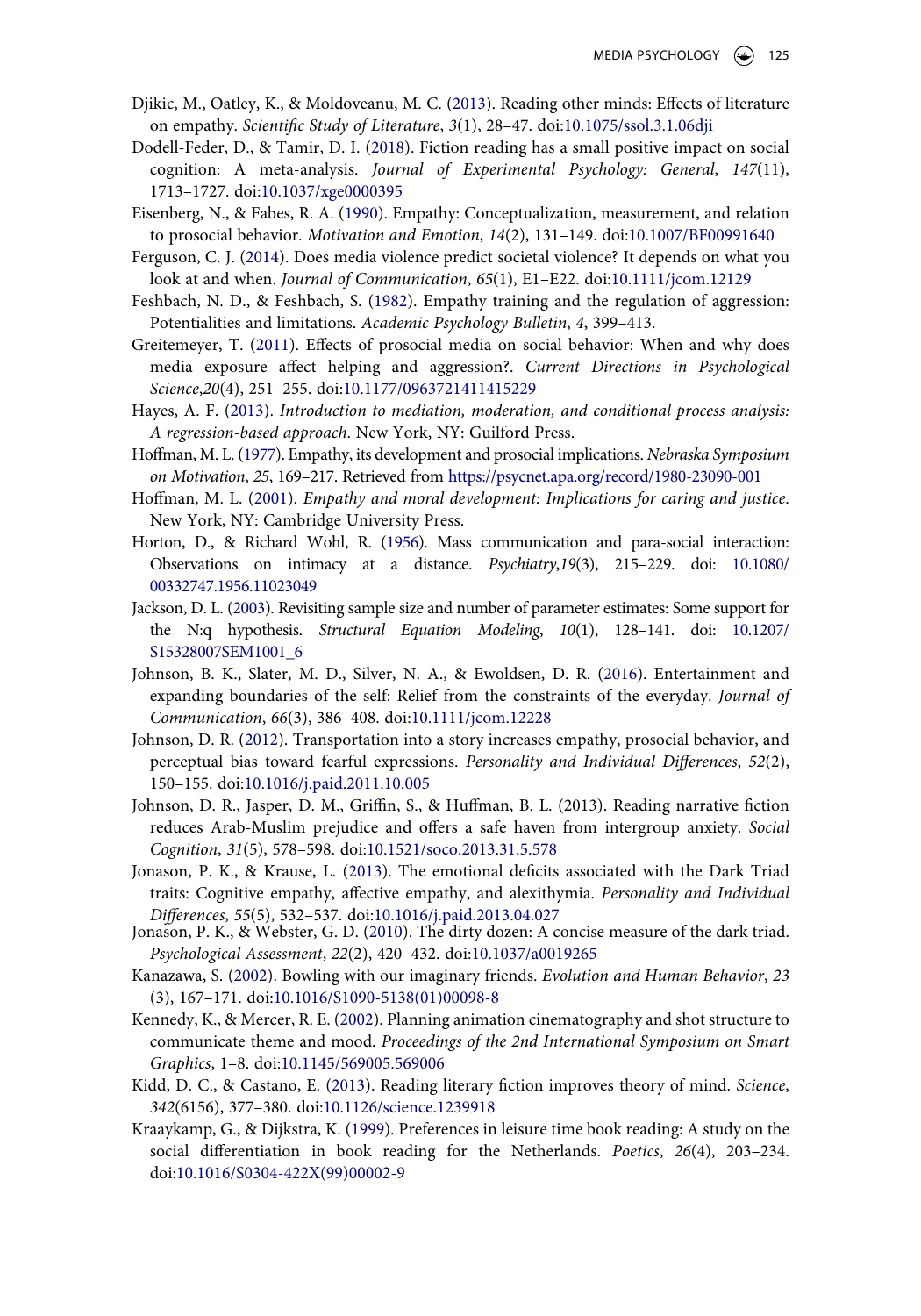126  $\bigodot$  S. ROHM ET AL.

- <span id="page-21-5"></span>Lockwood, P. L. ([2016\)](#page-3-7). The anatomy of empathy: Vicarious experience and disorders of social cognition. *Behavioural Brain Research*, *311*, 255–266. doi:[10.1016/j.bbr.2016.05.048](https://doi.org/10.1016/j.bbr.2016.05.048)
- Mar, R. A. (2011). The neural bases of social cognition and story comprehension. *Annual Review of Psychology*, *62*(1), 103–134. doi:[10.1146/annurev-psych-120709-145406](https://doi.org/10.1146/annurev-psych-120709-145406)
- Mar, R. A., & Oatley, K. (2008). The function of fiction is the abstraction and simulation of social experience. *Perspectives on Psychological Science*, *3*(3), 173–192. doi:[10.1111/j.1745-](https://doi.org/10.1111/j.1745-6924.2008.00073.x)  [6924.2008.00073.x](https://doi.org/10.1111/j.1745-6924.2008.00073.x)
- <span id="page-21-1"></span>Mar, R. A., Oatley, K., Djikic, M., & Mullin, J. [\(2011\)](#page-2-7). Emotion and narrative fiction: Interactive influences before, during, and after reading. *Cognition & Emotion*, *25*(5), 818–833. doi:[10.1080/02699931.2010.515151](https://doi.org/10.1080/02699931.2010.515151)
- <span id="page-21-12"></span>Mar, R. A., Oatley, K., Hirsh, J., Dela Paz, J., & Peterson, J. B. [\(2006\)](#page-16-0). Bookworms versus nerds: Exposure to fiction versus non-fiction, divergent associations with social ability, and the simulation of fictional social worlds. *Journal of Research in Personality*, *40*(5), 694–712.
- <span id="page-21-2"></span>Mar, R. A., Oatley, K., & Peterson, J. B. [\(2009\)](#page-2-6). Exploring the link between reading fiction and empathy: Ruling out individual differences and examining outcomes. *Communications*, *34*  (4), 407–428. doi:[10.1515/COMM.2009.025](https://doi.org/10.1515/COMM.2009.025)
- <span id="page-21-7"></span>Nabi, R. L., So, J., & Prestin, A. ([2010](#page-5-1)). Media-based emotional coping: Examining the emotional benefits and pitfalls of media consumption. In C. von Scheve, K. Doveling, & E. Konijn (Eds.), *The Routledge handbook of emotions and mass media* (pp. 116–133). Milton Park, Abingdon, Oxon: Routledge.
- <span id="page-21-9"></span>Oliver, M. B., & Raney, A. A. ([2011\)](#page-6-1). Entertainment as pleasurable and meaningful: Identifying hedonic and eudaimonic motivations for entertainment consumption. *Journal of Communication*, *61*(5), 984–1004. doi:[10.1111/j.1460-2466.2011.01585.x](https://doi.org/10.1111/j.1460-2466.2011.01585.x)
- Palan, S., & Schitter, C. (2018). Prolific.ac—a subject pool for online experiments. *Journal of Behavioral and Experimental Finance*, *17*, 22–27. doi:[10.1016/j.jbef.2017.12.004](https://doi.org/10.1016/j.jbef.2017.12.004)
- <span id="page-21-11"></span>Paulhus, D. L., & Williams, K. M. ([2002\)](#page-7-1). The dark triad of personality: Narcissism, machiavellianism, and psychopathy. *Journal of Research in Personality*, *36*(6), 556–563. doi:[10.1016/](https://doi.org/10.1016/S0092-6566(02)00505-6) [S0092-6566\(02\)00505-6](https://doi.org/10.1016/S0092-6566(02)00505-6)
- <span id="page-21-4"></span>Pittman, M., & Sheehan, K. ([2015\)](#page-2-8). Sprinting a media marathon: Uses and gratifications of binge-watching television through Netflix. *First Monday*, *20*, 10. doi:[10.5210/fm.v20i10.6138](https://doi.org/10.5210/fm.v20i10.6138)
- Preston, S. (2007). A perception-action model for empathy. In T. Farrow & P. Woodruff (Eds.), *Empathy in mental illness* (pp. 428e447). Cambridge University Press.
- <span id="page-21-3"></span>Preston, S., & de Waal, F. [\(2002](#page-2-9)). Empathy: Its ultimate and proximate bases. *Behavioral and Brain Sciences*, *25*(1), 1–20. doi:[10.1017/S0140525X02000018](https://doi.org/10.1017/S0140525X02000018)
- <span id="page-21-0"></span>Prot, S., Gentile, D. A., Anderson, C. A., Suzuki, K., Swing, E., Lim, K. M., . . . & Liau, A. K. [\(2014\)](#page-1-4). Long-term relations among prosocial-media use, empathy, and prosocial behavior. *Psychological Science*, *25*(2), 358–368. doi:[10.1177/0956797613503854](https://doi.org/10.1177/0956797613503854)
- <span id="page-21-6"></span>Reinecke, L., & Oliver, M. B. ([2017](#page-3-8)). Preface. In L. Reinecke & M. B. Oliver (Eds.), *The Routledge handbook of media use and well-being: International perspectives on theory and research on positive media effects* (pp. xvii–xviii). New York, NY: Routledge. Reinecke, L., & Hofmann, W. [\(2016\)](#page-17-0). Slacking off or winding down? An experience sampling
- <span id="page-21-13"></span>study on the drivers and consequences of media use for recovery versus procrastination. *Human Communication Research*, *42*(3), 441–461. doi:[10.1111/hcre.12082](https://doi.org/10.1111/hcre.12082)
- <span id="page-21-8"></span>Reniers, R. L., Corcoran, R., Drake, R., Shryane, N. M., & Völlm, B. A. [\(2011](#page-5-2)). The QCAE: A questionnaire of cognitive and affective empathy. *Journal of Personality Assessment*, *93*(1), 84–95. doi:[10.1080/00223891.2010.528484](https://doi.org/10.1080/00223891.2010.528484)
- <span id="page-21-10"></span>Roth, F. S., Weinmann, C., Schneider, F. M., Hopp, F. R., Bindl, M. J., & Vorderer, P. ([2018\)](#page-6-2). Curving entertainment: The curvilinear relationship between hedonic and eudaimonic entertainment experiences while watching a political talk show and its implications for information processing. *Psychology of Popular Media Culture*, *7*(4), 499–517. doi:[10.1037/ppm0000147](https://doi.org/10.1037/ppm0000147)